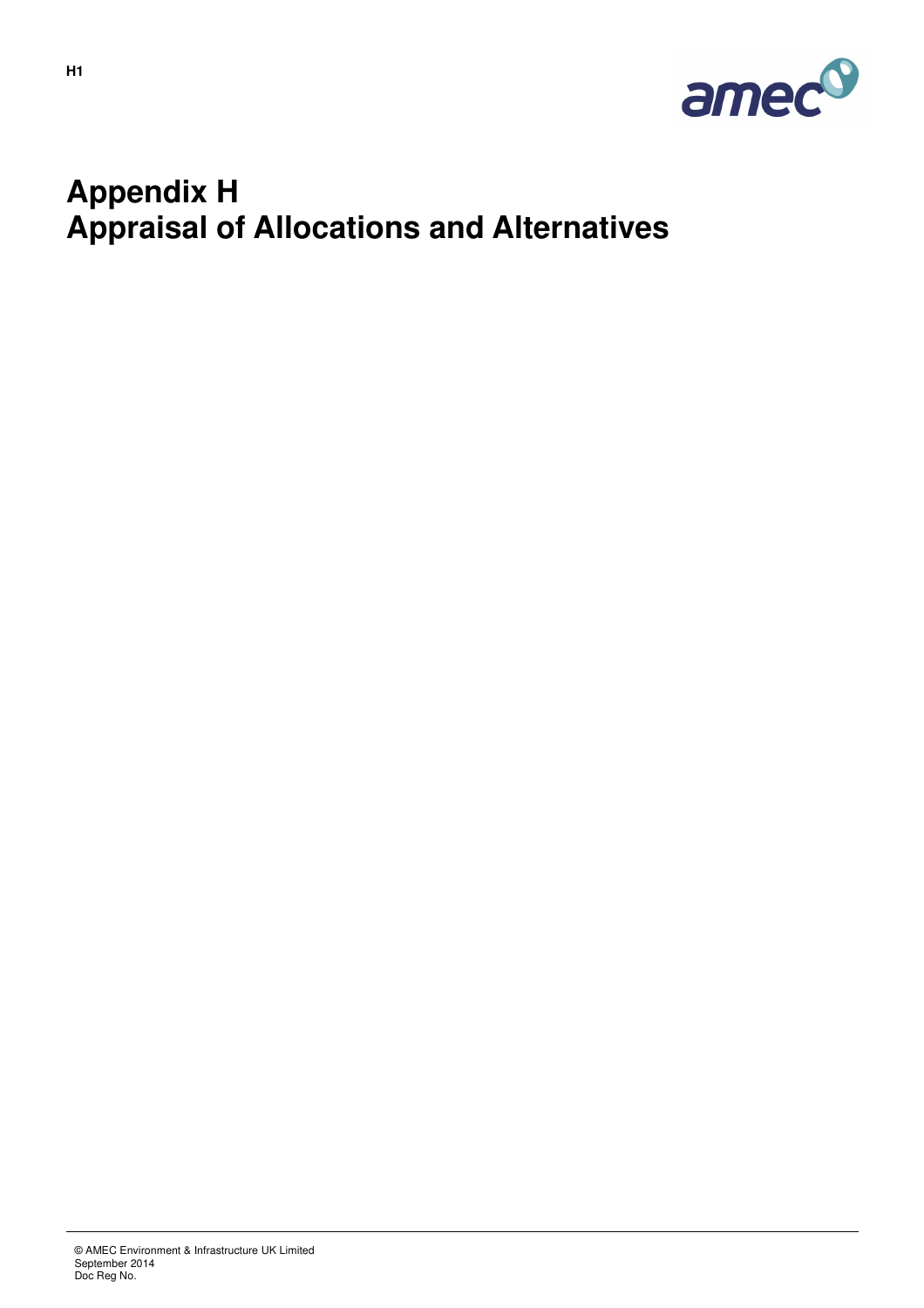**H1: Residential Sites**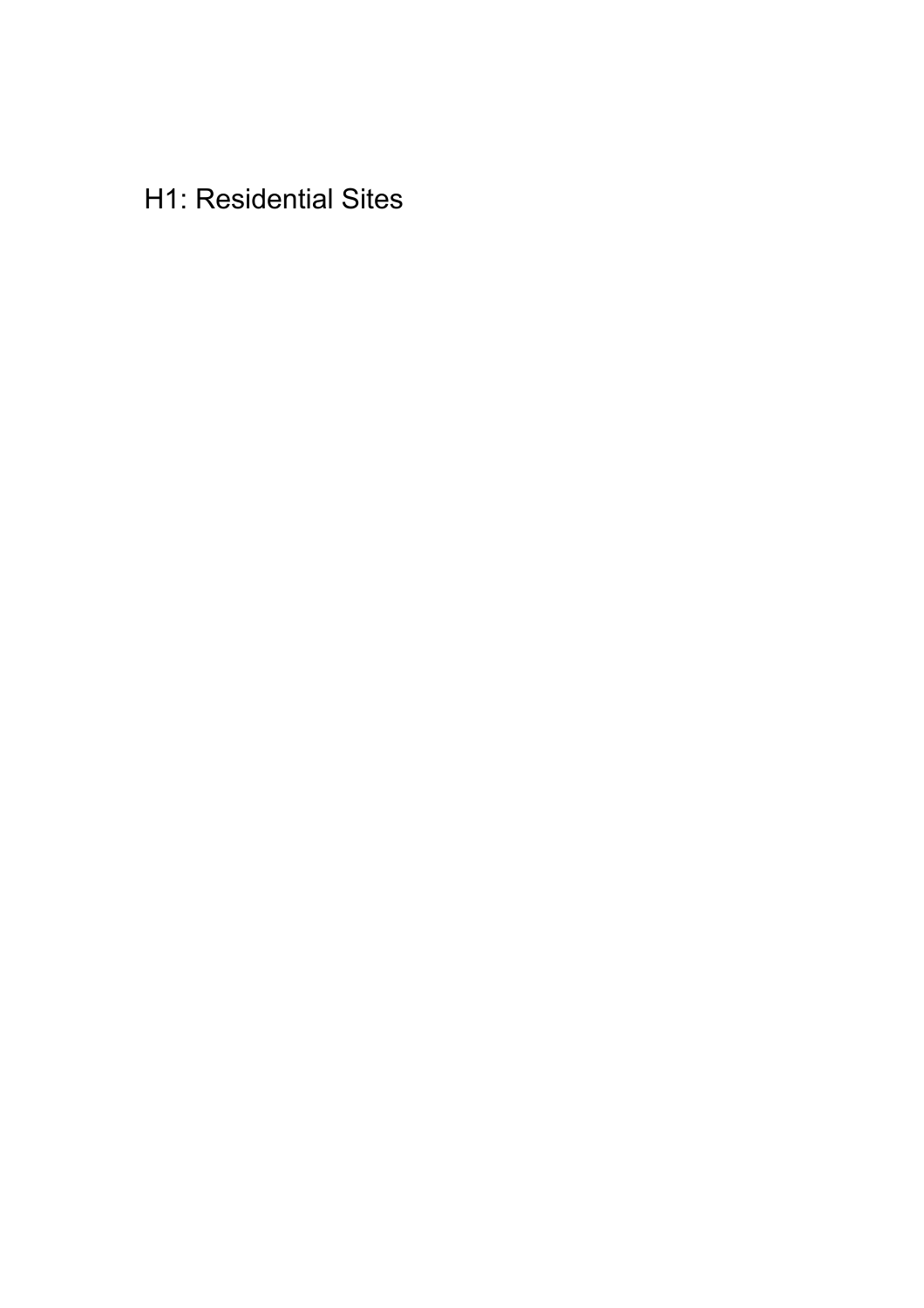|                                 |                      |                                              |                                                    | <b>SAO1</b>    | SAO <sub>2</sub>                    | SAO3      | <b>SA04</b>         | <b>SAO5 /SAO6</b> | <b>SA07</b>       | <b>SA08</b>         | SAO9            | <b>SA10</b>                 | <b>SA11</b> | <b>SAO12</b>   | <b>SAO13</b>         | <b>SA014</b>         | <b>SAO15</b>                                    |
|---------------------------------|----------------------|----------------------------------------------|----------------------------------------------------|----------------|-------------------------------------|-----------|---------------------|-------------------|-------------------|---------------------|-----------------|-----------------------------|-------------|----------------|----------------------|----------------------|-------------------------------------------------|
| Call for<br><b>Sites</b><br>Ref | Local<br>Plan<br>Ref | <b>SITE NAME</b>                             | Status at<br>Submission<br><b>Stage</b>            | <b>Housing</b> | Health<br>and Well-<br><b>Being</b> | Education | Jobs and<br>Economy | Equality/Travel   | Climate<br>Change | <b>Biodiversity</b> | Land<br>Quality | Water                       | Waste       | Air<br>Quality | Flood<br><b>Risk</b> | Cultural<br>Heritage | <b>Natural and</b><br><b>Built</b><br>Landscape |
| 11                              | H <sub>28</sub>      | Land to north<br>of North Lane,<br>Wheldrake | Allocated for<br>Housing                           | 4              | $++$                                |           | $\mathbf 0$         |                   |                   | $\mathbf 0$         |                 | $\mathbf{u}$                | N/A         | $\mathbf 0$    | $\mathbf 0$          |                      |                                                 |
| 13                              | H49                  | Station Yard,<br>Wheldrake                   | Allocated as<br>a Strategic<br><b>Housing Site</b> | $++$           | $\ddot{}$                           |           | $\overline{0}$      |                   |                   | 0                   | $+/-$           | $\mathbf 0$                 | N/A         | 1              | $\mathbf 0$          | $\mathbf 0$          |                                                 |
| 37                              | E <sub>3</sub>       | Ford Garage<br>Jockey Lane                   | Allocated for<br>Housing                           |                | $\ddot{}$                           |           | $\circ$             | $++$              | $+$               | $\circ$             | $++$            | $\mathbf{0}$                | N/A         | $\mathbf 0$    | $\mathbf{0}$         | $\mathbf 0$          | $\mathbf 0$                                     |
| 45                              | ST <sub>3</sub>      | <b>Grain Stores</b>                          | Allocated as<br>a Strategic<br><b>Housing Site</b> | $++$           | $^{++}$                             | $+$       | $\overline{0}$      | $++$              | $+$               |                     | $++$            | $\mathbf{0}$                | N/A         | $\mathbf 0$    | $\mathbf 0$          | $\mathsf{O}\xspace$  | $\mathbf 0$                                     |
| 49                              | H <sub>27</sub>      | Land at Brecks<br>Lane, Strensall            |                                                    | $++$           | $\ddot{}$                           |           | $\overline{0}$      |                   |                   |                     |                 | $\mathbf{0}$                | N/A         | $\mathbf 0$    |                      |                      | $\mathbf 0$                                     |
| 58                              | H8                   | Askham Bar<br>Park and Ride<br>Site          | Allocated for<br>Housing                           |                | $\ddot{}$                           | $\ddot{}$ | $\overline{0}$      | $++$              | $+$               |                     | $++$            | $\mathbf{0}$                | N/A         | $\mathbf 0$    | $\mathbf{0}$         | $\mathbf 0$          | $\mathsf 0$                                     |
| 59                              | H <sub>22</sub>      | Heworth<br>Lighthouse                        | Allocated as<br>a Strategic<br><b>Housing Site</b> | $\ddot{}$      | $++$                                | $\ddot{}$ | $\circ$             | $++$              | $+$               |                     | $++$            | $\mathbf{0}$                | N/A         |                | $\mathbf{0}$         | $\mathbf 0$          | $\mathbf 0$                                     |
| 61                              | n/a                  | Salisbury Road<br>former<br>bowling green    | Allocated for<br>Housing                           | $\ddot{}$      | $+$                                 | $+$       | 0 <sup>1</sup>      | $++$              | $+$               |                     |                 | $\overline{0}$              | N/A         |                |                      |                      |                                                 |
| 72                              | H33                  | <b>Water Tower</b><br>Land<br>Dunnington     | Allocated for<br>Housing                           | 4              | $^{++}$                             | $+$       | $\mathbf{0}$        | $\ddot{}$         | $+$               | $\mathbf{0}$        |                 | $\mathcal{L}_{\mathcal{F}}$ | N/A         | $\mathbf 0$    | $\mathbf 0$          |                      |                                                 |
| 95                              | H39                  | North of<br>Church lane<br>Elvington         | Allocated for<br>Housing                           | $\ddot{}$      | $\ddot{}$                           | $\ddot{}$ | 0 <sup>1</sup>      |                   |                   |                     |                 | $\mathbf{0}$                | N/A         | $\mathbf 0$    | $\mathbf 0$          | $\mathbf 0$          | $\boldsymbol{0}$                                |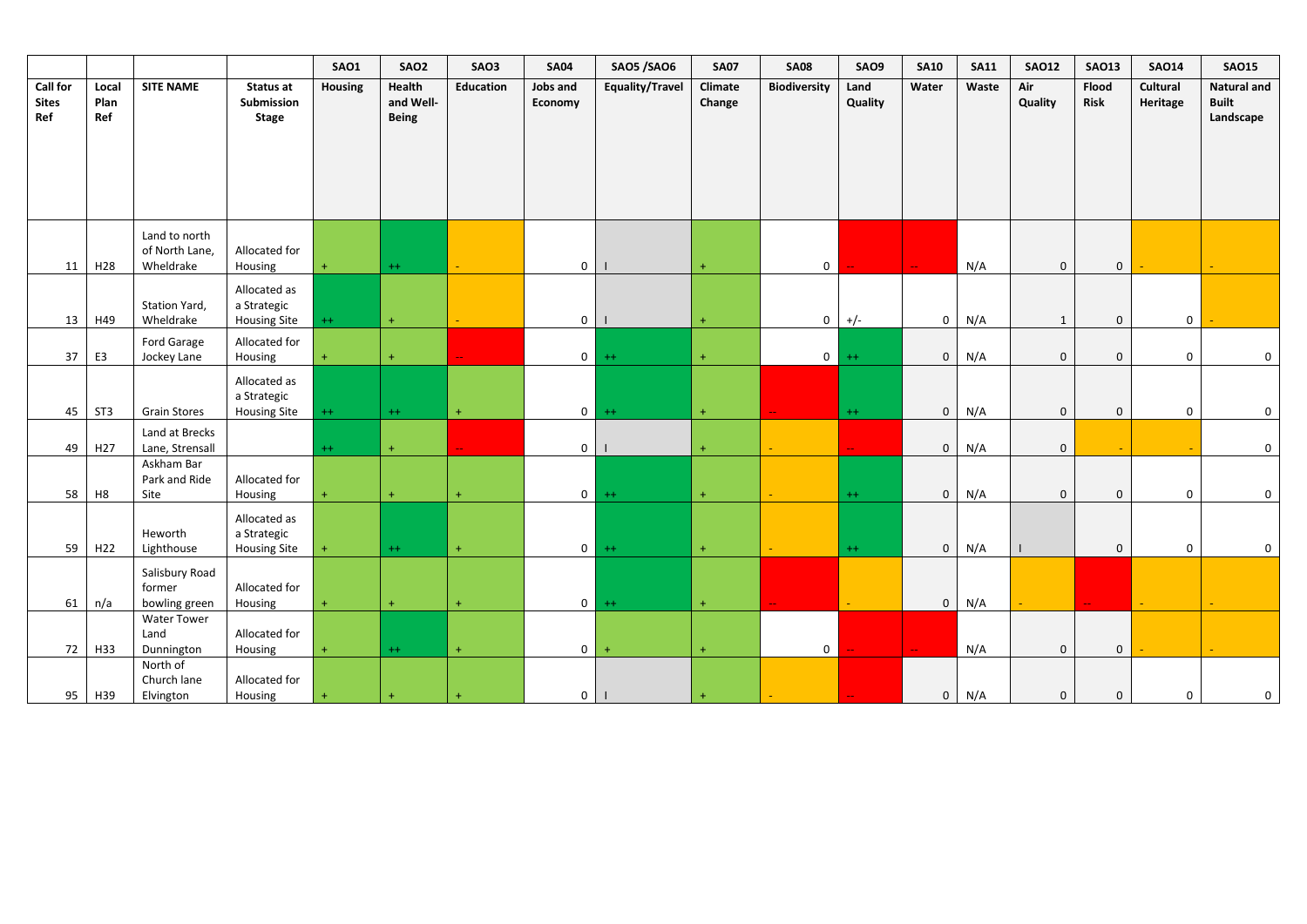| 98  | H <sub>23</sub> | Grove House<br>EPH            | Allocated as<br>a Strategic |           | $++$      |           | $\overline{0}$ | $++$      |             | $\overline{0}$ |         | $\mathbf{0}$                |     |              |             |              |                     |
|-----|-----------------|-------------------------------|-----------------------------|-----------|-----------|-----------|----------------|-----------|-------------|----------------|---------|-----------------------------|-----|--------------|-------------|--------------|---------------------|
|     |                 |                               | <b>Housing Site</b>         | $\ddot{}$ |           | $++$      |                |           | $+$         |                | $^{++}$ |                             | N/A |              | $\mathbf 0$ |              | 0                   |
|     |                 | Woolnough                     | Allocated for               |           |           |           |                |           |             |                |         |                             |     |              |             |              |                     |
| 99  | H21             | House EPH                     | Housing                     | $\ddot{}$ | $++$      | $++$      | $\overline{0}$ | $++$      | $+$         | $\overline{0}$ | $++$    | $\overline{0}$              | N/A | $\mathbf 0$  | $\mathbf 0$ | $\mathbf 0$  | $\boldsymbol{0}$    |
|     |                 | Burnholme                     | Allocated for               |           |           |           |                |           |             |                |         |                             |     |              |             |              |                     |
| 121 | H <sub>3</sub>  | School                        | Housing                     | $\ddot{}$ | $++$      | $+$       | $\mathbf{0}$   |           | $+$         | $\overline{0}$ | $+/-$   | $\overline{0}$              | N/A | $\mathbf 0$  | $\mathbf 0$ | $\mathbf 0$  |                     |
|     |                 |                               | Allocated for               |           |           |           |                |           |             |                |         |                             |     |              |             |              |                     |
| 124 | H <sub>20</sub> | Oakhaven EPH                  | Housing                     |           | $++$      | $+$       | $\overline{0}$ | $++$      | $+$         | $\overline{0}$ | $^{++}$ | $\overline{0}$              | N/A | $\mathbf 0$  | $\mathbf 0$ | $\mathbf 0$  | $\mathsf{O}\xspace$ |
|     |                 | Morrell House                 |                             |           |           |           |                |           |             |                |         |                             |     |              |             |              |                     |
| 125 | H51             | EPH                           | Alternative                 | $\ddot{}$ | $\ddot{}$ | $\ddot{}$ | $\overline{0}$ |           | $+$         |                | $++$    | $\overline{0}$              | N/A | $\mathbf 0$  | $\mathbf 0$ | $\mathbf 0$  | $\mathbf 0$         |
|     |                 | Lowfields                     |                             |           |           |           |                |           |             |                |         |                             |     |              |             |              |                     |
| 127 | H <sub>5</sub>  | former school<br>site         | Allocated for<br>Housing    | $\ddot{}$ | $^{++}$   | $\pm$     | $\overline{0}$ | $+$       | $+$         | $\overline{0}$ | $++$    | $\mathbf{0}$                | N/A | $\mathbf 0$  | $\mathbf 0$ |              |                     |
|     |                 |                               |                             |           |           |           |                |           |             |                |         |                             |     |              |             |              |                     |
| 130 |                 | Land at Acomb<br>Waterworks   |                             | $\ddot{}$ | $\ddot{}$ |           | $\overline{0}$ | $++$      | $+$         |                | $^{++}$ |                             | N/A |              |             | ÷.           | $\ddot{}$           |
|     | n/a             |                               | Alternative                 |           |           |           |                |           |             |                |         |                             |     |              |             |              |                     |
|     |                 | Land at Moor                  | Allocated as                |           |           |           |                |           |             |                |         |                             |     |              |             |              |                     |
|     |                 | Lane,                         | a Strategic                 |           |           |           |                |           |             |                |         |                             |     |              |             |              |                     |
| 131 | <b>ST13</b>     | Copmanthorpe<br>N/A Fields to | <b>Housing Site</b>         | $++$      | $++$      | $+$       | $\mathbf 0$    |           | $+$         | $\overline{0}$ |         | $\overline{0}$              | N/A | $\mathbf 0$  | $\mathbf 0$ | $\mathbf{0}$ | 0                   |
|     |                 | east of B1363.                |                             |           |           |           |                |           |             |                |         |                             |     |              |             |              |                     |
|     |                 | opposite                      |                             |           |           |           |                |           |             |                |         |                             |     |              |             |              |                     |
|     |                 | plantation                    | Allocated for               |           |           |           |                |           |             |                |         |                             |     |              |             |              |                     |
| 147 | n/a             | Farm                          | Housing                     | $\ddot{}$ | $++$      | $+$       | $\mathbf 0$    |           | $\mathbf 0$ | $\mathbf 0$    |         | $\mathbb{Z}^{\mathbb{Z}^n}$ | N/A | $\mathbf 0$  | $\mathbf 0$ |              |                     |
|     |                 | South of Moor                 | Allocated as                |           |           |           |                |           |             |                |         |                             |     |              |             |              |                     |
|     |                 | Lane,                         | a Strategic                 |           |           |           |                |           |             |                |         |                             |     |              |             |              |                     |
| 148 | ST10            | Woodthorpe                    | <b>Housing Site</b>         | $^{++}$   | $++$      | $\ddot{}$ | $\overline{0}$ | $++$      | $+$         |                | $+/-$   |                             | N/A | $\mathbf 0$  | $\mathbf 0$ |              |                     |
|     |                 |                               | Allocated for               |           |           |           |                |           |             |                |         |                             |     |              |             |              |                     |
| 163 | n/a             | Hudson House                  | Housing                     | $\ddot{}$ | $\ddot{}$ | $++$      | $\mathbf 0$    | $^{++}$   | $+$         |                | $^{++}$ |                             | N/A |              | $\mathbf 0$ |              | $\mathbf 0$         |
|     |                 | Land at Moor                  | Allocated for               |           |           |           |                |           |             |                |         |                             |     |              |             |              |                     |
| 166 | H <sub>29</sub> | Lane                          | Housing                     | $\ddot{}$ | $^{++}$   |           | $\overline{0}$ |           |             | $\overline{0}$ |         | $\mathbf 0$                 | N/A | $\mathbf 0$  | $\mathbf 0$ |              |                     |
|     |                 | Shipton Road                  |                             |           |           |           |                |           |             |                |         |                             |     |              |             |              |                     |
|     |                 | (Clifton                      |                             |           |           |           |                |           |             |                |         |                             |     |              |             |              |                     |
| 167 | n/a             | Hospital)                     | Alternative                 | $^{++}$   | $\ddot{}$ |           | $\overline{0}$ | $++$      | $+$         |                |         | $\mathbf{0}$                | N/A | $\mathbf 0$  |             |              |                     |
| 170 | n/a             | Pond Field                    | Alternative                 | $++$      | $++$      | $++$      | $\mathbf{0}$   | $++$      | $+$         | $\mathbf 0$    |         |                             | N/A | $\mathbf{0}$ | $\mathbf 0$ |              |                     |
|     |                 | Lime Tree                     |                             |           |           |           |                |           |             |                |         |                             |     |              |             |              |                     |
|     |                 | Farm,                         |                             |           |           |           |                |           |             |                |         |                             |     |              |             |              |                     |
| 171 | n/a             | Heslington                    | Alternative                 | $^{++}$   | $++$      | $++$      | $\mathbf 0$    | $\ddot{}$ | $\ddot{}$   |                |         | $\overline{0}$              | N/A | $\mathbf 0$  |             |              |                     |
|     |                 | Bootham<br>Cresent            | Allocated for               |           |           |           |                |           |             |                |         |                             |     |              |             |              |                     |
| 172 | H7              | Football                      | Housing                     | $\ddot{}$ | $^{++}$   | $^{++}$   | $\overline{0}$ | $++$      |             | $\overline{0}$ | $^{++}$ | $\mathbf{0}$                | N/A |              | $\mathbf 0$ |              | 0                   |
|     |                 |                               |                             |           |           |           |                |           |             |                |         |                             |     |              |             |              |                     |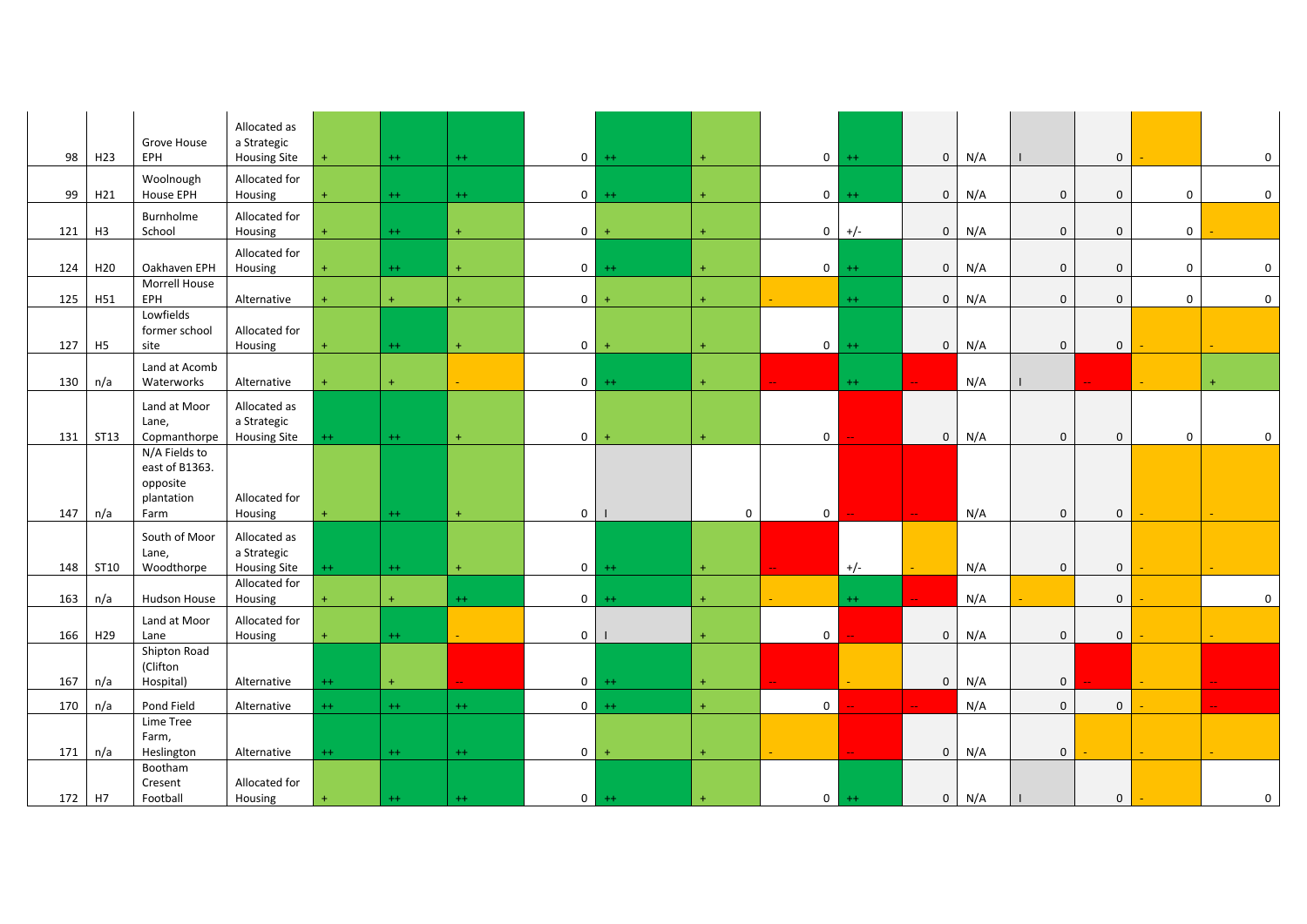|     |     | Stadium                                                                    |                                                    |         |         |                  |                |           |                     |                |       |               |     |                |                |                |                     |
|-----|-----|----------------------------------------------------------------------------|----------------------------------------------------|---------|---------|------------------|----------------|-----------|---------------------|----------------|-------|---------------|-----|----------------|----------------|----------------|---------------------|
| 180 | H50 | Malton Road,<br>Huntington                                                 | Allocated for<br>Housing                           | $+$     | $^{++}$ | $+$              | $\mathbf{0}$   | $++$      | $\ddot{}$           | $\overline{0}$ | $+/-$ |               | N/A | $\mathbf 0$    |                |                |                     |
| 192 | H12 | Land RO<br>Stockton lane<br>off Greenfield<br>Park Drive                   | Allocated for<br>Housing                           |         | $++$    |                  | $\overline{0}$ | $++$      | $+$                 | $\overline{0}$ |       | $\mathbf 0$   | N/A | $\mathbf{0}$   | $\mathbf 0$    | $\mathbf 0$    | 0                   |
| 193 | H40 | <b>West Fields</b><br>Copmanthorpe                                         | Allocated as<br>a Strategic<br><b>Housing Site</b> |         | $++$    | $+$              | $\mathbf 0$    | $\ddot{}$ | $+$                 | $\overline{0}$ |       | $\mathbf 0$   | N/A | $\mathbf 0$    | $\mathbf 0$    | $\mathbf 0$    | 0                   |
| 194 | H43 | Manor Farm<br>Yard                                                         | Allocated for<br>Housing                           |         | $++$    |                  | $\overline{0}$ |           | $\boldsymbol{0}$    | $\mathbf{0}$   |       | $\mathbf{0}$  | N/A | $\mathbf 0$    | $\mathbf 0$    |                | $\mathsf{O}\xspace$ |
| 200 | n/a | Severus Hill                                                               | Alternative                                        | $+$     | $++$    |                  | $\overline{0}$ | $++$      | $+$                 |                |       | $\Omega$      | N/A | $\mathbf{0}$   | $\mathbf 0$    |                |                     |
| 202 | H4  | St Joseph's<br>Monastery                                                   | Allocated for<br>Housing                           | $^{++}$ | $+$     | $+$              | $\mathbf 0$    | $^{++}$   | $\ddot{}$           |                | $+/-$ |               | N/A |                | $\mathbf 0$    |                | $\mathbf 0$         |
| 216 | n/a | Land at<br>Shipton Road,<br>Skelton                                        | Alternative                                        | $+$     | $^{++}$ |                  | $\mathbf 0$    | $\ddot{}$ | $\ddot{}$           | $\mathbf{0}$   |       |               | N/A | $\mathbf 0$    |                |                |                     |
|     |     | Site A Land off<br>Main Street<br>Nether                                   |                                                    |         |         |                  |                |           |                     |                |       |               |     |                |                |                |                     |
| 226 | n/a | Poppleton<br>Site B - land                                                 | Alternative                                        | $+$     | $^{++}$ | $+$              | $\mathbf{0}$   | $\ddot{}$ | $+$                 |                |       | $\mathbf{0}$  | N/A | $\mathbf{0}$   | $\mathbf 0$    |                |                     |
| 227 | n/a | off Ouse Moor<br>Lane Nether<br>Poppleton                                  | Alternative                                        |         | $++$    |                  | $\mathbf 0$    | $\ddot{}$ | $+$                 | $\overline{0}$ |       | $\mathbf 0$   | N/A | $\mathbf{0}$   | $\mathbf 0$    |                |                     |
|     |     | Land west of<br>Beckside,<br>elvington and<br>land parcel<br>SE6947 6854 & |                                                    |         |         |                  |                |           |                     |                |       |               |     |                |                |                |                     |
| 229 | n/a | 70                                                                         | Alternative                                        | $++$    | $++$    | $+$              | $\overline{0}$ | $\ddot{}$ | $+$                 |                |       | $\mathbf{0}$  | N/A | $\mathbf{0}$   | $\mathbf 0$    |                |                     |
| 250 | n/a | South of A59                                                               | Alternative                                        | $++$    | $+$     | $\Delta \sim 10$ | $\overline{0}$ | $++$      | $\ddot{\mathrm{+}}$ | $\overline{0}$ |       | $\mathbf 0$   | N/A | $\mathbf 0$    | $\overline{0}$ |                |                     |
| 295 | ST1 | Amalgomated<br>Sites at British<br>Sugar                                   | Allocated as<br>a Strategic<br><b>Housing Site</b> | $++$    | $^{++}$ | $\pm$            | $\mathbf{0}$   | $++$      | $\ddot{\mathrm{+}}$ | $+$            | $++$  |               | N/A | $\mathbf 0$    |                | a.             |                     |
| 297 | n/a | Amalgomated<br>Sites off main<br>Street<br>Elvington                       | Alternative                                        | $^{++}$ | $^{++}$ |                  | $\mathbf{0}$   |           | $\ddot{}$           |                |       | $\rightarrow$ | N/A | $\overline{0}$ |                | $\blacksquare$ |                     |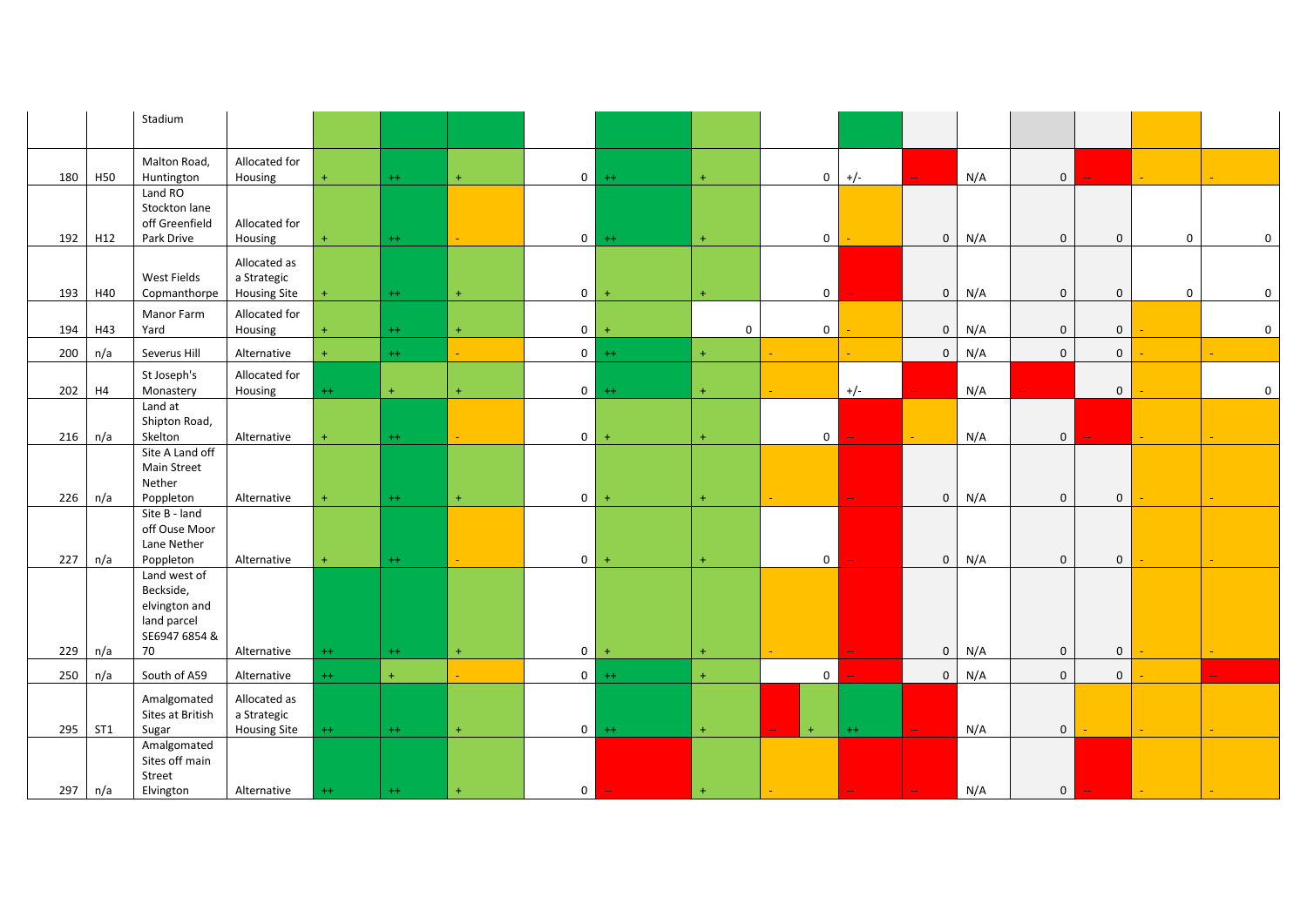|     |                 | Amalgomated<br>Sites at       |                                    |             |           |                  |                |                |             |                |                           |                |     |                |             |             |             |
|-----|-----------------|-------------------------------|------------------------------------|-------------|-----------|------------------|----------------|----------------|-------------|----------------|---------------------------|----------------|-----|----------------|-------------|-------------|-------------|
|     |                 | Connaught<br>Court Care       | Allocated for                      |             |           |                  |                |                |             |                |                           |                |     |                |             |             |             |
| 298 | H47             | Home                          | Housing                            |             | $++$      | $+$              | $\overline{0}$ | $++$           | $+$         |                |                           | $\mathbf{0}$   | N/A |                |             |             |             |
|     |                 | Amalgomated                   |                                    |             |           |                  |                |                |             |                |                           |                |     |                |             |             |             |
|     |                 | sites Eastfield               |                                    |             |           |                  |                |                |             |                |                           |                |     |                |             |             |             |
|     |                 | Lane,                         | Allocated for                      |             |           |                  |                |                |             |                |                           |                |     |                |             |             |             |
| 300 | H31             | Dunnington                    | Housing                            | $^{++}$     | $^{++}$   | $\omega_{\rm c}$ | $\overline{0}$ | $\ddot{}$      | $\ddot{}$   | $\bf{0}$       | $+/-$                     |                | N/A | $\mathbf 0$    | $\mathbf 0$ | $\mathbf 0$ | 0           |
|     |                 | Amalgomated<br>site west of   |                                    |             |           |                  |                |                |             |                |                           |                |     |                |             |             |             |
| 302 | n/a             | Chapelfields 1                | Alternative                        | $++$        | $++$      | $+$              | $\overline{0}$ | $\overline{+}$ | $+$         |                |                           |                | N/A | $\mathbf{0}$   | $\mathbf 0$ |             |             |
|     |                 | Amalgomated                   |                                    |             |           |                  |                |                |             |                |                           |                |     |                |             |             |             |
|     |                 | sites off                     |                                    |             |           |                  |                |                |             |                |                           |                |     |                |             |             |             |
| 303 | n/a             | Stockton Lane                 | Alternative                        | $\ddot{}$   | $+$       |                  | $\circ$        |                | $+$         | $\overline{0}$ |                           | $\mathbf{0}$   | N/A | $\mathbf{0}$   | $\mathbf 0$ |             |             |
|     |                 | Land adjacent                 |                                    |             |           |                  |                |                |             |                |                           |                |     |                |             |             |             |
|     |                 | to Greystone<br>Court, Haxby, | Allocated for                      |             |           |                  |                |                |             |                |                           |                |     |                |             |             |             |
| 305 | H37             | York                          | Housing                            | $\ddot{}$   | $\ddot{}$ |                  | $\overline{0}$ | $\overline{+}$ | $+$         |                |                           | $\mathbf 0$    | N/A | $\mathbf 0$    |             |             |             |
|     |                 | Amalgomated                   |                                    |             |           |                  |                |                |             |                |                           |                |     |                |             |             |             |
|     |                 | sites at James                | Allocated for                      |             |           |                  |                |                |             |                |                           |                |     |                |             |             |             |
| 307 | E <sub>5</sub>  | Street!                       | Employment                         |             | $^{++}$   | $\ddot{}$        | $\circ$        | $++$           | $+$         |                | $++$                      | $\mathbf 0$    | N/A |                |             | $\mathbf 0$ | 0           |
|     |                 | Amalgomated                   |                                    |             |           |                  |                |                |             |                |                           |                |     |                |             |             |             |
|     |                 | sites RO<br>Wilberforce       |                                    |             |           |                  |                |                |             |                |                           |                |     |                |             |             |             |
|     |                 | Home/York                     | Allocated for                      |             |           |                  |                |                |             |                |                           |                |     |                |             |             |             |
| 308 | H <sub>6</sub>  | College                       | Housing                            | $+$         | $+$       | $\ddot{}$        | $\overline{0}$ | $++$           | $\pm$       | $\mathbf 0$    |                           | $\overline{0}$ | N/A | $\mathbf 0$    | $\mathbf 0$ |             |             |
|     |                 | Amalgomated                   |                                    |             |           |                  |                |                |             |                |                           |                |     |                |             |             |             |
|     |                 | Sites South of                |                                    |             |           |                  |                |                |             |                |                           |                |     |                |             |             |             |
| 311 | n/a             | Heslington                    | Alternative                        | $++$        | $^{++}$   | $++$             | $\overline{0}$ | $+$            | $\ddot{}$   |                |                           |                | N/A | $\overline{0}$ |             |             |             |
|     |                 | Amalgomated                   |                                    |             |           |                  |                |                |             |                |                           |                |     |                |             |             |             |
|     |                 | Sites North of<br>Moor Lane   |                                    |             |           |                  |                |                |             |                |                           |                |     |                |             |             |             |
| 317 | n/a             | Woodthorpe                    | Alternative                        | $\mathbf 0$ | $\ddot{}$ |                  | $\overline{0}$ | $++$           | $\mathbf 0$ |                | ω,                        | $\mathbf 0$    | N/A | $\mathbf 0$    | $\mathbf 0$ |             |             |
|     |                 | Amalgomated                   |                                    |             |           |                  |                |                |             |                |                           |                |     |                |             |             |             |
|     |                 | Sites at                      |                                    |             |           |                  |                |                |             |                |                           |                |     |                |             |             |             |
| 318 | n/a             | Layerthorpe                   | Alternative                        |             | $^{++}$   | $+$              | $\overline{0}$ | $++$           | $+$         |                | $++$                      | $\mathbf 0$    | N/A |                |             | $\mathbf 0$ | $\mathbf 0$ |
|     |                 | Amalgomated                   |                                    |             |           |                  |                |                |             |                |                           |                |     |                |             |             |             |
|     |                 | sites at<br>Millfield         | Allocated as                       |             |           |                  |                |                |             |                |                           |                |     |                |             |             |             |
| 321 | ST <sub>2</sub> | lane/A59                      | a Strategic<br><b>Housing Site</b> | $++$        | $\pm$     | $\ddot{}$        | $\circ$        | $++$           | $\pm$       |                | $\mathbb{Z} \mathbb{Z}^n$ | $\mathbf 0$    | N/A | $\mathbf 0$    | $\mathbf 0$ |             |             |
|     |                 | Amalgomated                   |                                    |             |           |                  |                |                |             |                |                           |                |     |                |             |             |             |
|     |                 | sites South of                | Allocated for                      |             |           |                  |                |                |             |                |                           |                |     |                |             |             |             |
| 322 | H30             | Strensall                     | Housing                            | $^{++}$     | $^{++}$   |                  | $0-1$          | $+$            |             |                |                           |                | N/A | $\mathbf 0$    | $\mathbf 0$ |             |             |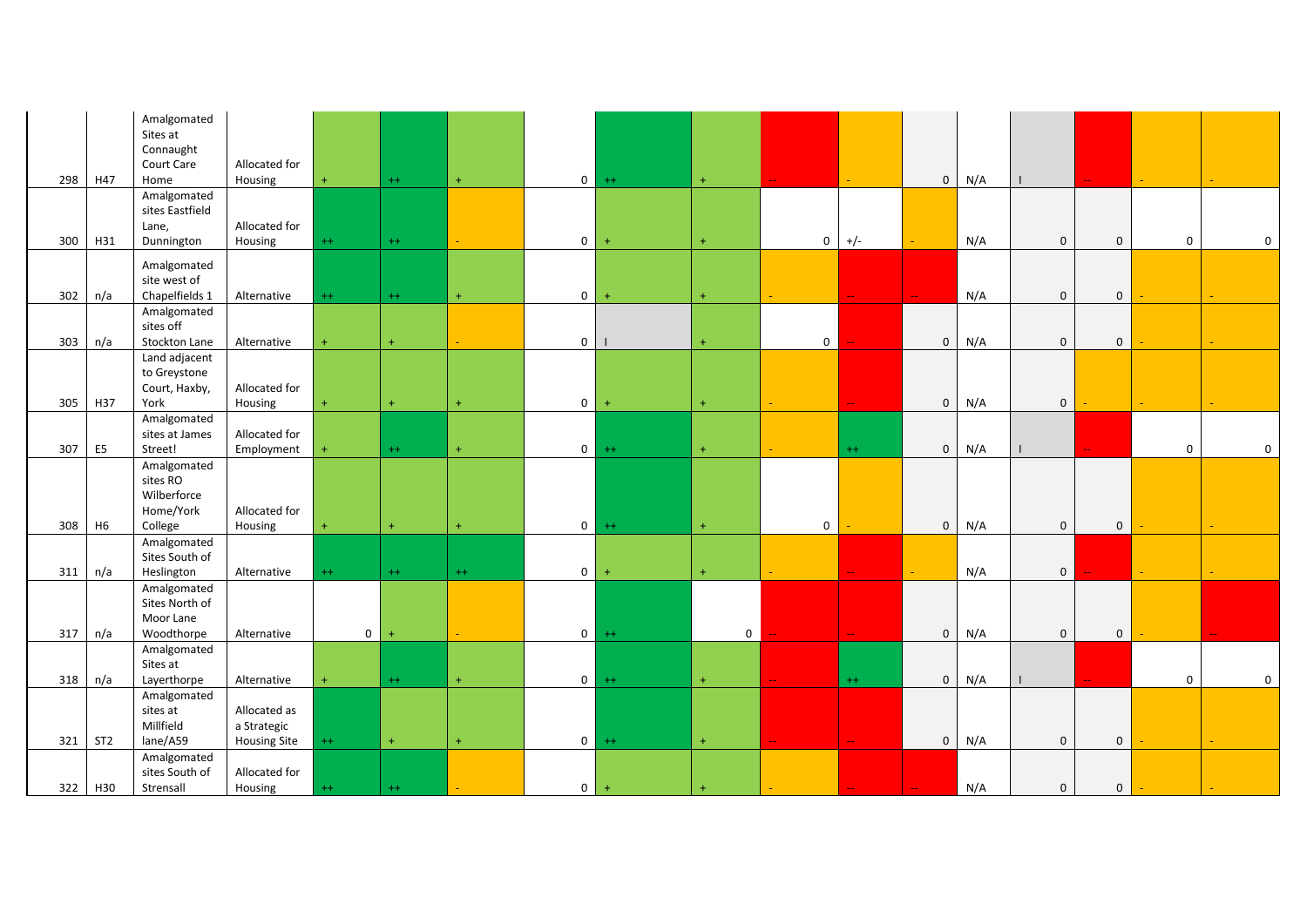| 327        | n/a             | Amalgomated<br>sites between<br>Knapton and<br>Westfield  | Alternative                                        | $++$      | $+$     |                |                | $0 + +$        | $\pm$              | $\overline{0}$ |         | $\mathbf 0$                | N/A        | $\mathbf{0}$                | $\overline{0}$ |             |              |
|------------|-----------------|-----------------------------------------------------------|----------------------------------------------------|-----------|---------|----------------|----------------|----------------|--------------------|----------------|---------|----------------------------|------------|-----------------------------|----------------|-------------|--------------|
| 329        | ST <sub>8</sub> | Amalgomated<br>sites North of<br><b>Monks Cross</b>       | Allocated as<br>a Strategic<br><b>Housing Site</b> | $++$      | $++$    |                |                | $0 + +$        | $+$                |                |         |                            | N/A        | $\mathbf{0}$                | $\overline{0}$ |             |              |
| 472        | H1              | Former Gas<br>Site 24<br>Heworth<br>Green                 | Allocated for<br>Housing                           | $^{++}$   | $^{++}$ | $^{++}$        |                | $0$ ++         | $\pm$              |                | $^{++}$ | $\mathbf 0$                | N/A        |                             |                |             | $\mathbf 0$  |
| 485        | ST17            | Nestle South                                              | Allocated as<br>a Strategic<br><b>Housing Site</b> | $^{++}$   | $\pm$   | $\ddot{}$      |                | $0 + +$        | $+$                | $\overline{0}$ | $++$    | $\mathbf{0}$               | N/A        | $\mathbf{I}$                | $\mathsf 0$    |             | $+$          |
| 560        | <b>ST28</b>     | Land Adj to &<br>RO Windy<br>Ridge and<br><b>Brecks</b>   | Allocated as<br>a Strategic<br><b>Housing Site</b> | $\ddot{}$ | $^{++}$ | $^{++}$        | $\overline{0}$ | $++$           | $\pm$              | $\overline{0}$ |         | $\mathbf 0$                | N/A        | $\mathbf 0$                 | $\mathbf 0$    |             |              |
| 579        | H45             | Land adj. 131<br>Long Ridge<br>Lane                       | Alternative                                        | $\ddot{}$ | $++$    | $+$            | $\circ$        | $++$           | $\mathbf 0$        | $\overline{0}$ |         | $\mathbf 0$                | N/A        | $\mathbf{0}$                | $\mathbf{0}$   | $\mathbf 0$ | $\mathbf 0$  |
| 580        | H36             | Land at<br>Blairgowerie<br>House, Main<br>Street          | Alternative                                        | $\ddot{}$ | $++$    | $+$            | $\overline{0}$ | $++$           | $+$                | $\overline{0}$ | $++$    | $\mathbf 0$                | N/A        | $\mathbf 0$                 | $\mathbf 0$    |             |              |
|            |                 | Land at Pansy<br>Field, West of<br>Station Road,<br>Upper |                                                    |           |         |                |                |                |                    |                |         |                            |            |                             |                |             |              |
| 581<br>596 | n/a<br>H41      | Poppleton<br>Land adj. 26 &<br>38 Church lane             | Alternative<br>Alternative                         | $\ddot{}$ | $++$    | $\ddot{}$      | $\circ$        | $0 + +$<br>$+$ | $\pm$<br>$\ddot{}$ | $\overline{0}$ |         | $\mathbf 0$<br>$\mathbf 0$ | N/A<br>N/A | $\mathbf 0$<br>$\mathbf{0}$ | $\overline{0}$ |             | $\mathbf 0$  |
| 597        | H42             | Builders Yard,<br>Church Lane                             | Alternative                                        | $\ddot{}$ | $++$    | $+$            | $\overline{0}$ | $+$            | $\ddot{}$          |                | $++$    | $\mathbf 0$                | N/A        | $\mathbf 0$                 |                |             | $\mathbf{0}$ |
| 598        | n/a             | South of Moor<br>Lane                                     | Alternative                                        | $\ddot{}$ | $++$    |                | $\overline{0}$ | $+$            | $+$                | $\mathbf 0$    |         | $\mathbf 0$                | N/A        | $\mathbf 0$                 |                | $\mathbf 0$ | $\mathbf 0$  |
| 607        | n/a             | Elvington<br>Airfield                                     | Alternative                                        | $++$      | ш,      | $\overline{a}$ | $\overline{0}$ |                | $+$                |                | $++$    |                            | N/A        | $\mathbf{0}$                |                |             |              |
|            | 618 H44         | Land RO<br>Surgery &<br>2a/2b<br>Petercroft<br>Lane       | Alternative                                        |           | $^{++}$ | $\ddot{}$      | $\circ$        | $+$            | 0                  | $\overline{0}$ |         | $\mathbf 0$                | N/A        | $\mathbf 0$                 | $\mathbf{0}$   |             | $\mathbf 0$  |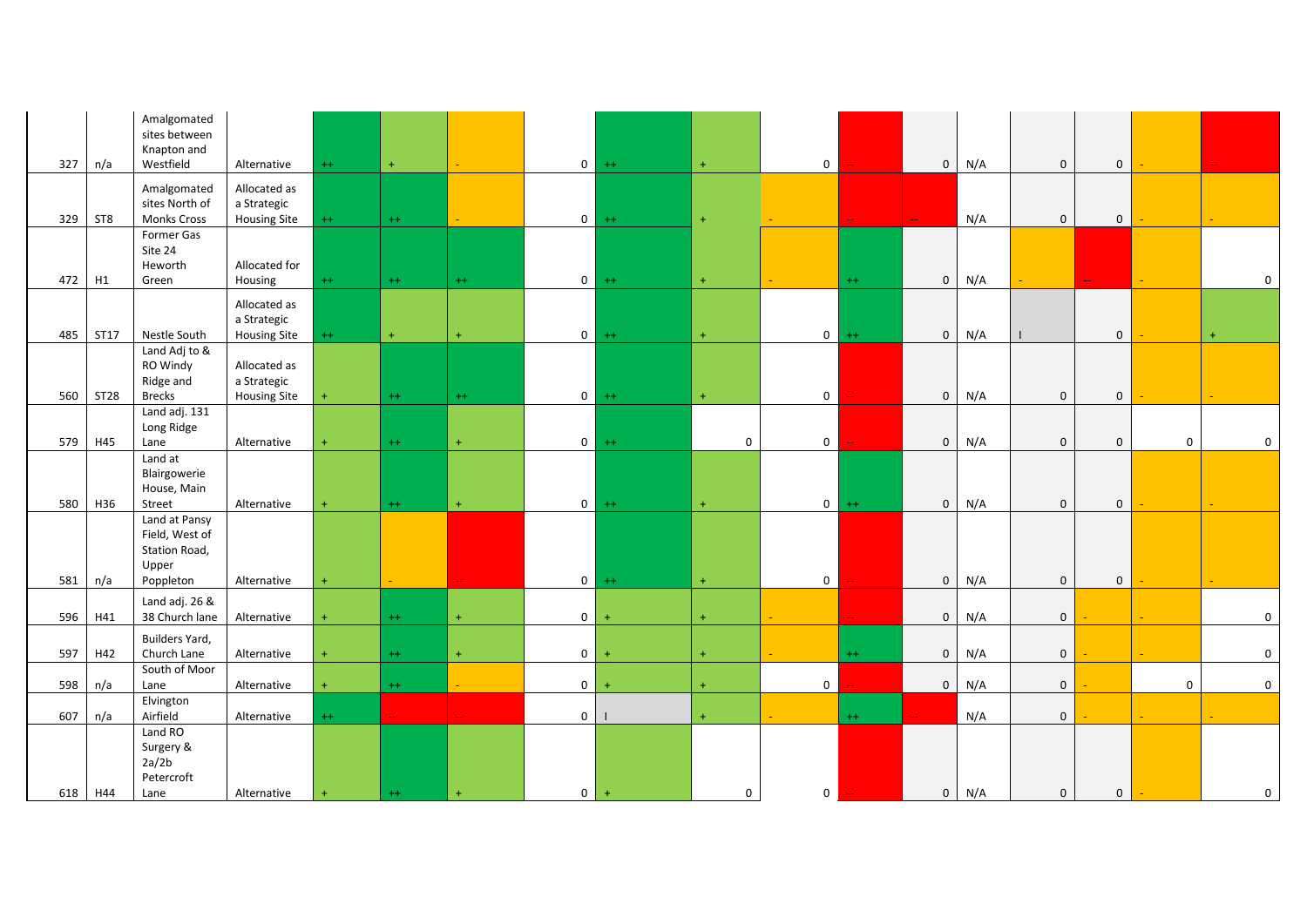|     |                 | Land adjacent<br>to Grimston          |                          |           |           |           |                |           |       |                |         |                |     |              |                |             |              |
|-----|-----------------|---------------------------------------|--------------------------|-----------|-----------|-----------|----------------|-----------|-------|----------------|---------|----------------|-----|--------------|----------------|-------------|--------------|
| 623 | n/a             | Bar and A1079                         | Alternative              | $^{++}$   |           | $+$       | $\overline{0}$ | $++$      | $+$   | $\,0\,$        | $+/-$   |                | N/A | $\mathbf 0$  | $\mathsf 0$    |             |              |
| 624 | n/a             | MOD Land<br>Fulford                   | Alternative              | $\ddot{}$ | $\ddot{}$ | $\ddot{}$ | $\mathbf 0$    |           | $+$   | $\mathbf 0$    | $^{++}$ | $\overline{0}$ | N/A | $\mathbf{0}$ | $\overline{0}$ |             |              |
| 626 | n/a             | Land at Brear<br>Close                | Alternative              | $\ddot{}$ | $+$       | $+$       | 0 <sup>1</sup> | $++$      | $\pm$ |                |         | $\mathbf 0$    | N/A | $\mathbf 0$  | $\overline{0}$ |             | $\mathbf 0$  |
|     |                 | Land at<br>frederick<br>House East of | Allocated for            |           |           |           |                |           |       |                |         |                |     |              |                |             |              |
| 627 | H11             | Fulford                               | Housing                  | $\ddot{}$ | $+$       |           | $\overline{0}$ | $++$      | $\pm$ | $\overline{0}$ | $++$    | $\overline{0}$ | N/A |              | $\mathbf 0$    |             | $\mathbf 0$  |
| 629 | n/a             | The Retreat,<br>Heslington<br>Road    | Alternative              | $++$      | $++$      | $++$      | $\overline{0}$ | $++$      | $+$   |                | $++$    | $\overline{0}$ | N/A |              | $\overline{0}$ |             |              |
|     |                 | Land north of<br><b>Monks Cross</b>   | Allocated for            |           |           |           |                |           |       |                |         |                |     |              |                |             |              |
| 635 | E <sub>2</sub>  | Drive                                 | Employment               | $+$       | $\ddot{}$ |           | $\overline{0}$ | $++$      | $+$   | $\mathbf 0$    |         | $\overline{0}$ | N/A | $\mathbf 0$  | $\mathbf 0$    | $\mathsf 0$ | $\mathbf 0$  |
|     |                 | Annamine                              | Allocated for            |           |           |           |                |           |       |                |         |                |     |              |                |             |              |
| 639 | E11             | Nurseries                             | Employment               | ÷         | $\ddot{}$ | $^{++}$   | $\overline{0}$ | $++$      | $+$   | $\mathbf 0$    | $++$    | $\mathbf{0}$   | N/A | $\mathbf 0$  | $\overline{0}$ | $\mathbf 0$ | $\mathbf 0$  |
| 645 | n/a             | Land west of<br>Haxby Road            | Alternative              | $\ddot{}$ | $\ddot{}$ | $\ddot{}$ | $\overline{0}$ | $\ddot{}$ | $+$   |                | $+/-$   | $\overline{0}$ | N/A | $\mathbf 0$  | $\mathbf 0$    | $\mathbf 0$ | $\mathbf 0$  |
|     |                 | Carparks at<br>Nuffield               |                          |           |           |           |                |           |       |                |         |                |     |              |                |             |              |
| 648 | n/a             | Hospital<br>Car park, High            | Alternative              | $+$       | $+$       | $+$       | $\overline{0}$ | $++$      | $+$   | $\mathbf{0}$   | $++$    | $\overline{0}$ | N/A |              |                | ш.          | $\mathbf 0$  |
| 649 | n/a             | Newbiggin<br>Street                   | Alternative              | $\ddot{}$ | $++$      | $^{++}$   | $\overline{0}$ | $++$      | $+$   | $\overline{0}$ | $++$    | $\overline{0}$ | N/A |              | $\mathbf{0}$   |             | $\mathbf 0$  |
|     |                 | Heworth<br>Green North                | Allocated for            |           |           |           |                |           |       |                |         |                |     |              |                |             |              |
| 651 | H <sub>25</sub> | (Forum Site)                          | Housing                  | $+$       | $++$      | $++$      | $\overline{0}$ | $++$      | $\pm$ |                | $++$    | $\overline{0}$ | N/A |              |                | $\mathbf 0$ | $\mathbf 0$  |
| 653 | n/a             | Carpark off<br>Bishopthorpe<br>Road   | Alternative              | $\ddot{}$ | $\ddot{}$ | $^{++}$   | $\overline{0}$ | $++$      | 0     | $\overline{0}$ | $++$    | $\overline{0}$ | N/A |              | $\mathbf 0$    |             | $\mathbf 0$  |
|     |                 | Land at Mill                          |                          |           |           |           |                |           |       |                |         |                |     |              |                |             |              |
| 654 | H19             | Mount                                 | Allocated for<br>Housing | $\ddot{}$ | $++$      | $++$      | $\overline{0}$ | $++$      | $+$   | $\overline{0}$ | $++$    | $\overline{0}$ | N/A |              | $\overline{0}$ |             | $\mathbf 0$  |
|     |                 | Peel St/                              |                          |           |           |           |                |           |       |                |         |                |     |              |                |             |              |
| 657 | n/a             | Margret St                            | Alternative              | $\ddot{}$ | $\ddot{}$ | $+$       | $\overline{0}$ | $++$      | $\pm$ | $\overline{0}$ | $^{++}$ | $\overline{0}$ | N/A |              | ÷.             |             | $\mathbf{1}$ |
| 660 | n/a             | Land at<br>Marygate                   | Alternative              | $+$       | $+$       | $+$       | $\circ$        | $++$      | $+$   | $\overline{0}$ | $++$    | $\overline{0}$ | N/A |              | $\mathbf 0$    |             |              |
|     |                 | Marygate Car<br>Park, access<br>from  |                          |           |           |           |                |           |       |                |         |                |     |              |                |             |              |
| 661 | n/a             | Hetherton's                           | Alternative              |           |           |           |                | $0 + +$   | $+$   |                | $^{++}$ | $\overline{0}$ | N/A |              |                |             | 0            |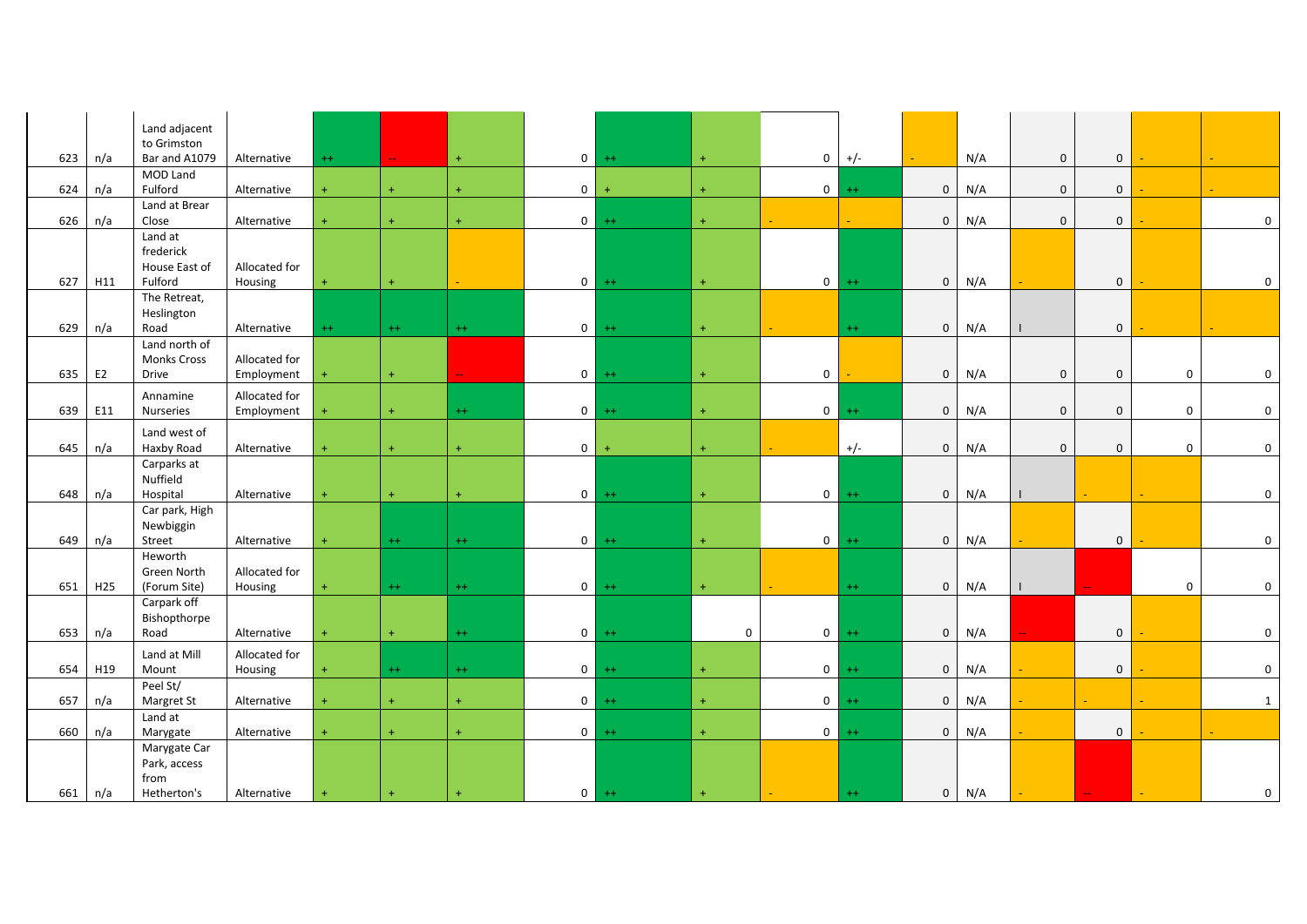|     |                  | Street                 |                     |           |           |                  |                |           |             |                |       |                |     |              |                |             |              |
|-----|------------------|------------------------|---------------------|-----------|-----------|------------------|----------------|-----------|-------------|----------------|-------|----------------|-----|--------------|----------------|-------------|--------------|
|     |                  |                        |                     |           |           |                  |                |           |             |                |       |                |     |              |                |             |              |
|     |                  |                        |                     |           |           |                  |                |           |             |                |       |                |     |              |                |             |              |
|     |                  | Site at Jame           |                     |           |           |                  |                |           |             |                |       |                |     |              |                |             |              |
| 669 | n/a              | Street                 | Alternative         | $+$       | $^{++}$   | $\omega_{\rm c}$ | $\overline{0}$ | $++$      | $+$         |                | $++$  |                | N/A |              |                |             | $\mathbf{0}$ |
|     |                  | Rufforth<br>Airfield û |                     |           |           |                  |                |           |             |                |       |                |     |              |                |             |              |
|     |                  | South of               |                     |           |           |                  |                |           |             |                |       |                |     |              |                |             |              |
|     |                  | Southfield             |                     |           |           |                  |                |           |             |                |       |                |     |              |                |             |              |
| 676 | n/a              | Close                  | Alternative         | $++$      | $+$       |                  | $\overline{0}$ | $\ddot{}$ | $\ddot{}$   | $\mathbf 0$    | $+/-$ | $\mathbf{0}$   | N/A | $\mathbf 0$  | $\mathsf 0$    |             |              |
|     |                  | Land RO                |                     |           |           |                  |                |           |             |                |       |                |     |              |                |             |              |
|     |                  | Rufforth               | Allocated for       |           |           |                  |                |           |             |                |       |                |     |              |                |             |              |
| 677 | H38              | <b>Primary School</b>  | Housing             | $\ddot{}$ | $\ddot{}$ |                  | $\overline{0}$ | $+$       | $\ddot{}$   | $\mathbf{0}$   |       | $\overline{0}$ | N/A | $\mathbf{0}$ | $\mathbf{0}$   | $\mathbf 0$ | $\mathbf 0$  |
|     |                  | York Business          |                     |           |           |                  |                |           |             |                |       |                |     |              |                |             |              |
| 684 | E12              | Park                   | Alternative         | $+$       | $+$       | $\ddot{}$        | $\overline{0}$ | $++$      | $\pm$       | $\mathbf 0$    |       | $\overline{0}$ | N/A | $\mathbf 0$  |                | $\mathbf 0$ | $\mathbf 0$  |
|     |                  | Site to south in       |                     |           |           |                  |                |           |             |                |       |                |     |              |                |             |              |
|     |                  | <b>York Business</b>   |                     |           |           |                  |                |           |             |                |       |                |     |              |                |             |              |
| 686 | n/a              | park                   | Alternative         | $+$       | $+$       | $+$              | $\overline{0}$ | $+$       | $\mathbf 0$ | $\mathbf{0}$   |       | $\overline{0}$ | N/A | $\mathbf 0$  | $\mathbf 0$    | $\mathbf 0$ | $\mathbf 0$  |
|     |                  | Amalagamated           | Allocated as        |           |           |                  |                |           |             |                |       |                |     |              |                |             |              |
|     |                  | North of               | a Strategic         |           |           |                  |                |           |             |                |       |                |     |              |                |             |              |
| 690 | ST <sub>9</sub>  | Haxby                  | <b>Housing Site</b> | $++$      | $^{++}$   | $+$              | 0 <sup>1</sup> | $+$       | $+$         | $\overline{0}$ |       | 44             | N/A | $\mathbf 0$  | $\mathbf 0$    |             |              |
|     |                  | Amalgamated            |                     |           |           |                  |                |           |             |                |       |                |     |              |                |             |              |
| 691 | n/a              | East of Monks<br>Cross | Alternative         | $^{++}$   |           |                  | $\overline{0}$ | $++$      | $\pm$       | $\overline{0}$ |       | $\overline{0}$ | N/A | $\mathbf{0}$ | $\overline{0}$ |             |              |
|     |                  |                        |                     |           |           |                  |                |           |             |                |       |                |     |              |                |             |              |
|     |                  |                        | Allocated as        |           |           |                  |                |           |             |                |       |                |     |              |                |             |              |
|     |                  |                        | a Strategic         |           |           |                  |                |           |             |                |       |                |     |              |                |             |              |
| 692 | <b>ST11</b>      | New Lane               | <b>Housing Site</b> | $^{++}$   | $^{++}$   | $+$              | $\overline{0}$ | $++$      | $\pm$       |                |       | $\mathbf 0$    | N/A | $\mathbf 0$  |                | ÷.          |              |
|     |                  | Sites by<br>Racecourse |                     |           |           |                  |                |           |             |                |       |                |     |              |                |             |              |
|     |                  | Tadcaster              | Allocated for       |           |           |                  |                |           |             |                |       |                |     |              |                |             |              |
| 696 | H <sub>2</sub> a | Road A                 | Housing             | $^{++}$   | $\pm$     |                  | 0              | $++$      | $\pm$       |                | $+/-$ | $\overline{0}$ | N/A | $\mathbf 0$  | $\mathsf 0$    |             |              |
|     |                  | Sites by               |                     |           |           |                  |                |           |             |                |       |                |     |              |                |             |              |
|     |                  | Racecourse             |                     |           |           |                  |                |           |             |                |       |                |     |              |                |             |              |
|     |                  | Tadcaster              | Allocated for       |           |           |                  |                |           |             |                |       |                |     |              |                |             |              |
| 696 | H2b              | Road B                 | Housing             | $++$      | $\pm$     |                  | 0              | $++$      | $\pm$       |                | $+/-$ | $\overline{0}$ | N/A | $\mathbf 0$  | $\overline{0}$ |             |              |
|     |                  | Land at corner         |                     |           |           |                  |                |           |             |                |       |                |     |              |                |             |              |
|     |                  | of Common              |                     |           |           |                  |                |           |             |                |       |                |     |              |                |             |              |
|     |                  | Road/Hasacarr<br>Lane, |                     |           |           |                  |                |           |             |                |       |                |     |              |                |             |              |
| 697 | n/a              | Dunnington             | Alternative         | $+$       | $++$      | $+$              | $\overline{0}$ | $+$       | $+$         |                |       |                | N/A | $\mathbf 0$  |                |             |              |
|     |                  |                        |                     |           |           |                  |                |           |             |                |       |                |     |              |                |             |              |
|     |                  |                        | Allocated as        |           |           |                  |                |           |             |                |       |                |     |              |                |             |              |
| 698 | ST14             |                        | a Strategic         |           |           |                  |                | $0 + +$   |             |                | $+/-$ |                | N/A |              | $\mathbf 0$    |             |              |
|     |                  | <b>Clifton Gate</b>    | <b>Housing Site</b> | $^{++}$   | $\ddot{}$ |                  |                |           | $\ddot{}$   |                |       |                |     | $\mathbf 0$  |                |             |              |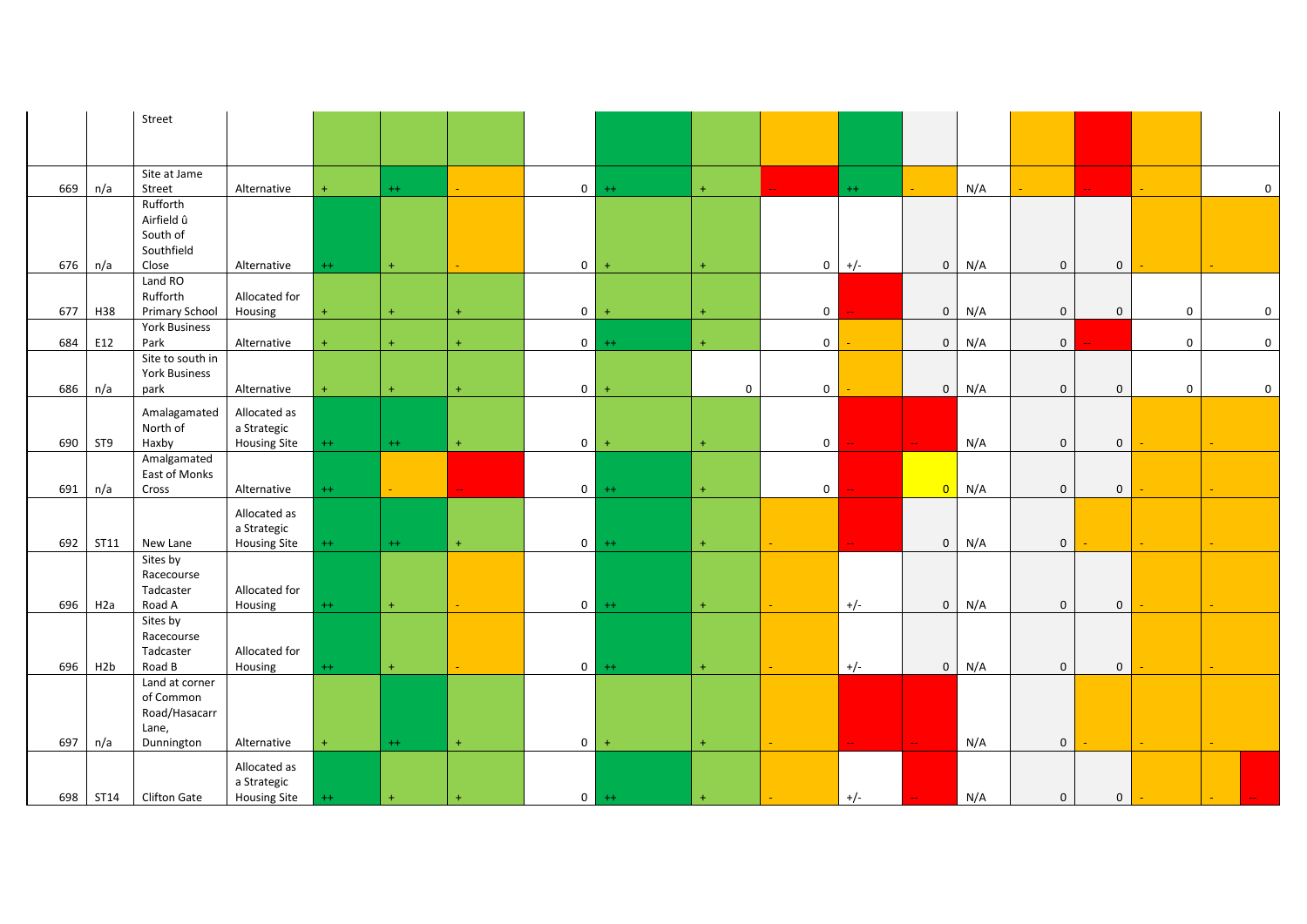|     |             | Amalgamated                    | Allocated as                       |           |           |            |                |           |             |                |                             |                |     |              |                |             |             |
|-----|-------------|--------------------------------|------------------------------------|-----------|-----------|------------|----------------|-----------|-------------|----------------|-----------------------------|----------------|-----|--------------|----------------|-------------|-------------|
|     |             | sites to east of               | a Strategic                        |           |           |            |                |           |             |                |                             |                |     |              |                |             |             |
| 699 | ST7         | Mecalfe Lane<br>Amalgamated    | <b>Housing Site</b>                | $++$      | $^{++}$   | $\pm$      | $\overline{0}$ | $++$      | $\pm$       |                |                             |                | N/A | $\mathbf{0}$ |                |             |             |
|     |             | Site Monks                     |                                    |           |           |            |                |           |             |                |                             |                |     |              |                |             |             |
|     |             | Cross                          |                                    |           |           |            |                |           |             |                |                             |                |     |              |                |             |             |
| 700 | n/a         | <b>Shopping Park</b>           | Alternative                        |           | $+$       |            | $\circ$        | $++$      | $+$         | $\overline{0}$ | $++$                        | $\overline{0}$ | N/A | $\mathbf{0}$ | $\mathbf 0$    | $\mathbf 0$ | 0           |
|     |             | Chessingham                    | Allocated for                      |           |           |            |                |           |             |                |                             |                |     |              |                |             |             |
| 706 | E10         | Park remaining<br>land         | employment<br>use                  | $\ddot{}$ | $^{++}$   | $\pm$      | $\overline{0}$ | $+$       | $\mathbf 0$ | $\mathbf 0$    |                             | $\overline{0}$ | N/A | $\mathbf 0$  | $\mathbf 0$    | $\mathbf 0$ | $\mathbf 0$ |
|     |             |                                |                                    |           |           |            |                |           |             |                |                             |                |     |              |                |             |             |
|     |             | Land at                        | Allocated as                       |           |           |            |                |           |             |                |                             |                |     |              |                |             |             |
| 723 | <b>ST12</b> | Manor Heath,<br>Copmanthorpe   | a Strategic<br><b>Housing Site</b> | $^{++}$   | $^{++}$   |            | $\overline{0}$ | $+$       | $+$         | $\mathbf{0}$   |                             | $\overline{0}$ | N/A | $\mathbf 0$  | $\mathbf 0$    |             |             |
|     |             |                                |                                    |           |           |            |                |           |             |                |                             |                |     |              |                |             |             |
|     |             |                                | Allocated for                      |           |           |            |                |           |             |                |                             |                |     |              |                |             |             |
| 724 | <b>ST18</b> | North of<br><b>Monks Cross</b> | Strategic<br>Employment            | $^{++}$   | $^{++}$   |            | $\circ$        | $++$      | $+$         |                | $+/-$                       |                | N/A | $\mathbf 0$  | $\mathbf 0$    |             |             |
|     |             |                                |                                    |           |           |            |                |           |             |                |                             |                |     |              |                |             |             |
|     |             | Heslington                     | Allocated as<br>a Strategic        |           |           |            |                |           |             |                |                             |                |     |              |                |             |             |
| 727 | <b>ST15</b> | <b>Estate Land</b>             | <b>Housing Site</b>                | $^{++}$   | a.        |            | $\mathbf{0}$   |           | $\ddot{}$   | $\ddot{}$      |                             |                | N/A | $\mathbf 0$  |                |             |             |
|     |             | The Old                        |                                    |           |           |            |                |           |             |                |                             |                |     |              |                |             |             |
|     |             | Vinery, Cinder                 |                                    |           |           |            |                |           |             |                |                             |                |     |              |                |             |             |
| 733 | n/a         | Lane                           | Alternative                        | $\ddot{}$ | $\ddot{}$ | $\ddot{}$  | $\overline{0}$ | $+$       | $+$         | $\overline{0}$ | $+/-$                       | $\overline{0}$ | N/A | $\mathbf 0$  | $\mathbf 0$    | $\mathbf 0$ |             |
|     |             | Stockhill Field,               |                                    |           |           |            |                |           |             |                |                             |                |     |              |                |             |             |
|     |             | West of<br>Church Balk,        |                                    |           |           |            |                |           |             |                |                             |                |     |              |                |             |             |
| 737 | n/a         | Dunnington                     | Alternative                        |           | $^{++}$   | $\ddot{+}$ | $\overline{0}$ | $+$       | $\ddot{}$   | $\mathbf{0}$   |                             | $\overline{0}$ | N/A | $\mathbf 0$  | $\mathbf 0$    |             |             |
|     |             | Land on South                  |                                    |           |           |            |                |           |             |                |                             |                |     |              |                |             |             |
|     |             | side of Intake                 |                                    |           |           |            |                |           |             |                |                             |                |     |              |                |             |             |
|     |             | Lane,                          |                                    |           |           |            |                |           |             |                |                             |                |     |              |                |             |             |
| 738 | n/a         | Dunnington                     | Alternative                        | $+$       | $++$      |            | $\mathbf{0}$   | $+$       | $\ddot{}$   |                |                             | $\overline{0}$ | N/A | $\mathbf 0$  |                |             |             |
|     |             | Poppleton                      | Allocated for                      |           |           |            |                |           |             |                |                             |                |     |              |                |             |             |
| 742 | E16         | Garden Centre                  | employment                         | $\ddot{}$ |           | ÷.         | $\overline{0}$ | $++$      | $\ddot{}$   |                | $+/-$                       | $\mathbf{0}$   | N/A | $\mathbf 0$  | $\mathsf 0$    | $\mathbf 0$ | $\mathbf 0$ |
|     |             | <b>Bull Balks,</b>             |                                    |           |           |            |                |           |             |                |                             |                |     |              |                |             |             |
| 744 | n/a         | Dunnington                     | Alternative                        | $\ddot{}$ | $++$      | $\ddot{}$  | $\mathbf{0}$   | $\ddot{}$ | $+$         | $\overline{0}$ |                             | $\overline{0}$ | N/A | $\mathbf 0$  | $\mathbf 0$    |             |             |
|     |             | Adj. Stamford<br>Bridge Road,  |                                    |           |           |            |                |           |             |                |                             |                |     |              |                |             |             |
| 748 | n/a         | Dunnington                     | Alternative                        | $+$       | $+$       | $+$        | $\overline{0}$ |           | $\ddot{}$   | $\overline{0}$ |                             | $\mathbf{0}$   | N/A | $\mathbf{0}$ | $\mathbf 0$    |             |             |
|     |             | North of                       |                                    |           |           |            |                |           |             |                |                             |                |     |              |                |             |             |
|     |             | Riverside                      |                                    |           |           |            |                |           |             |                |                             |                |     |              |                |             |             |
|     |             | Gardens,                       |                                    |           |           |            |                |           |             |                |                             |                |     |              |                |             |             |
| 749 | n/a         | Elvington                      | Alternative                        | $\ddot{}$ | $^{++}$   | $\ddot{}$  | $\circ$        |           | $\ddot{}$   |                | $\rightarrow$ $\rightarrow$ | $\sim$         | N/A | $\mathbf 0$  | $\overline{0}$ |             |             |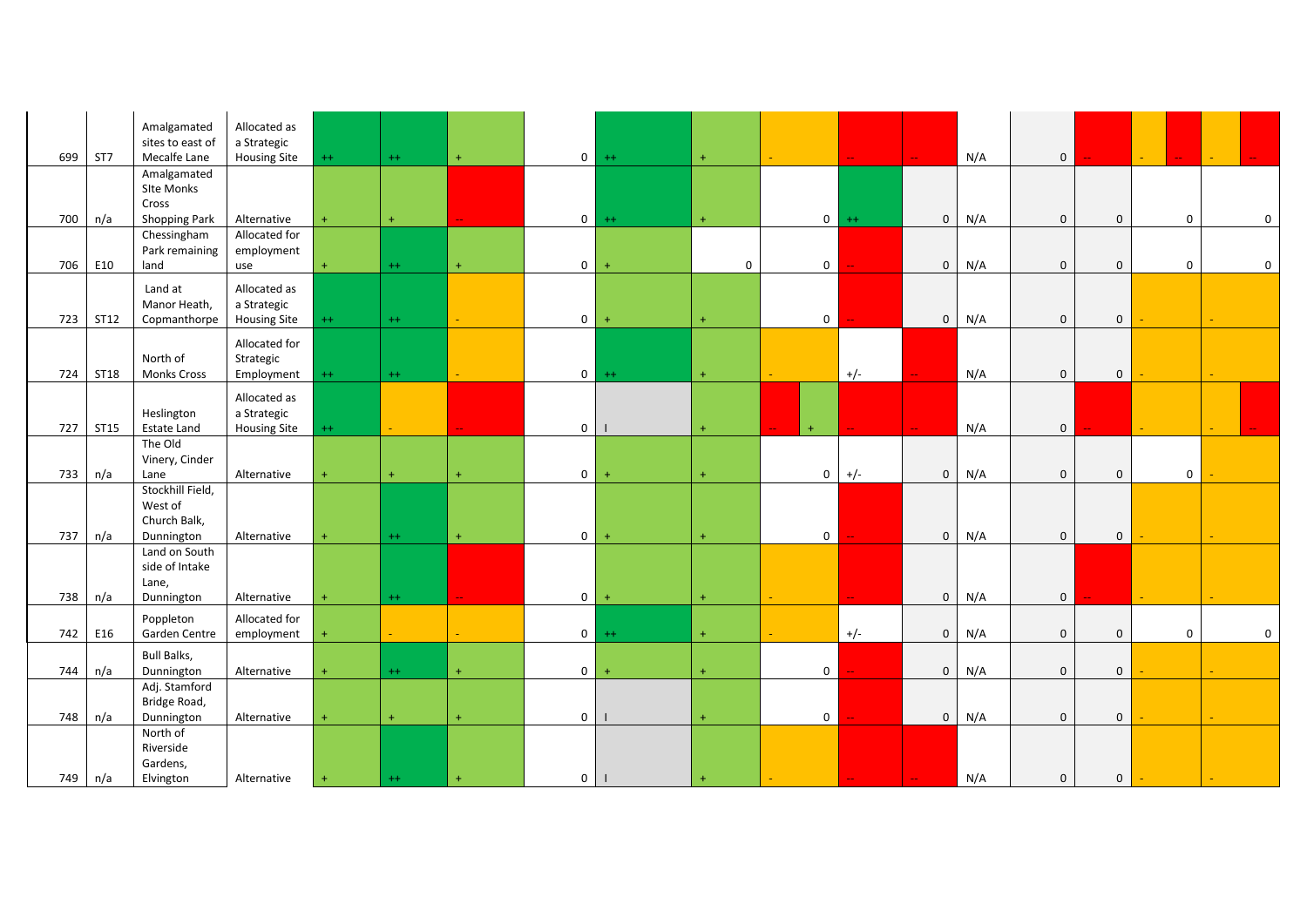| 753     | n/a  | <b>Behind Manor</b><br>Farm, Rufforth | Alternative         | $++$    | $\ddot{}$        |           | $\mathbf 0$    |           | $\ddot{}$ | $\mathbf 0$    | $\mathbf{0}$                | N/A | $\mathbf 0$  | $\mathbf 0$    |             |               |
|---------|------|---------------------------------------|---------------------|---------|------------------|-----------|----------------|-----------|-----------|----------------|-----------------------------|-----|--------------|----------------|-------------|---------------|
|         |      | Haxby Hall                            |                     |         |                  |           |                |           |           |                |                             |     |              |                |             |               |
|         |      | Elderly                               | Allocated for       |         |                  |           |                |           |           |                |                             |     |              |                |             |               |
| 757     | H48  | Persons Home                          | Housing             |         | $++$             | $+$       | $\mathbf 0$    | $\ddot{}$ | $\ddot{}$ | $\mathbf 0$    | $\overline{0}$              | N/A | $\mathbf{0}$ | $\mathbf 0$    | $\mathbf 0$ |               |
|         |      | Broad                                 |                     |         |                  |           |                |           |           |                |                             |     |              |                |             |               |
|         |      | Highway,                              |                     |         |                  |           |                |           |           |                |                             |     |              |                |             |               |
| 758     | n/a  | Wheldrake                             | Alternative         |         | $^{++}$          | $+$       | $\mathbf 0$    |           | $\ddot{}$ | $\mathbf 0$    | $\mathbb{Z}^{\mathbb{Z}_2}$ | N/A | $\mathbf 0$  | $\mathbf 0$    |             |               |
|         |      | Land West of                          |                     |         |                  |           |                |           |           |                |                             |     |              |                |             |               |
|         |      | Upper                                 |                     |         |                  |           |                |           |           |                |                             |     |              |                |             |               |
| 763     | n/a  | Poppleton                             | Alternative         | $++$    | $++$             | $+$       | $\mathbf{0}$   | $++$      | $+$       | $\mathbf 0$    | $\mathcal{L}_{\mathcal{F}}$ | N/A | $\mathbf 0$  | $\overline{0}$ |             | $\sim$ $\sim$ |
|         |      | Land west of                          |                     |         |                  |           |                |           |           |                |                             |     |              |                |             |               |
|         |      | Millfield Lane,                       |                     |         |                  |           |                |           |           |                |                             |     |              |                |             |               |
|         |      | Upper                                 |                     |         |                  |           |                |           |           |                |                             |     |              |                |             |               |
| 764     | n/a  | Poppleton                             | Alternative         | $^{++}$ | $\Delta \sim 10$ |           | $\overline{0}$ | $^{++}$   | $+$       | $\mathbf 0$    | $\sim$                      | N/A | $\mathbf{0}$ |                | $\equiv$    |               |
|         |      | East of                               |                     |         |                  |           |                |           |           |                |                             |     |              |                |             |               |
|         |      | Earswick                              |                     |         |                  |           |                |           |           |                | $\mathbb{Z}^{\mathbb{Z}^n}$ |     |              |                |             |               |
| 777     | n/a  | Village                               | Alternative         | $^{++}$ | $+$              |           | $\mathbf 0$    | $\ddot{}$ | $+$       |                |                             | N/A | $\mathbf 0$  | $\mathbf 0$    |             |               |
|         |      | Land West of                          |                     |         |                  |           |                |           |           |                |                             |     |              |                |             |               |
| 778     | n/a  | Chapelfields                          | Alternative         | $++$    | $++$             | $+$       | $\mathbf 0$    | $+$       | $+$       | $\mathbf 0$    | $\overline{0}$              | N/A | $\mathbf 0$  | $\mathbf 0$    |             |               |
|         |      | Land at                               | Allocated as        |         |                  |           |                |           |           |                |                             |     |              |                |             |               |
|         |      | Boroughbridge                         | a Strategic         |         |                  |           |                |           |           |                |                             |     |              |                |             |               |
| 779     | ST29 | Road                                  | <b>Housing Site</b> | $^{++}$ | $\Delta \sim 10$ |           | $\overline{0}$ | $^{++}$   | $+$       | $\mathbf 0$    | $\mathbb{L} \mathbb{L}$     | N/A | $\mathbf 0$  | $\mathbf 0$    |             | $\sim$        |
|         |      | Westfield                             |                     |         |                  |           |                |           |           |                |                             |     |              |                |             |               |
|         |      | Lane,                                 |                     |         |                  |           |                |           |           |                |                             |     |              |                |             |               |
| 788     | n/a  | Wigginton                             | Alternative         | $++$    | $++$             | $\ddot{}$ | $\overline{0}$ | $\ddot{}$ | $\ddot{}$ | $\mathbf 0$    | $\mathbf{0}$                | N/A | $\mathbf{0}$ | $\mathbf 0$    |             |               |
|         |      | Land to the                           |                     |         |                  |           |                |           |           |                |                             |     |              |                |             |               |
|         |      | west of                               |                     |         |                  |           |                |           |           |                |                             |     |              |                |             |               |
|         |      | Beckside,                             |                     |         |                  |           |                |           |           |                |                             |     |              |                |             |               |
| 789     | n/a  | Elvington                             | Alternative         | $^{++}$ | $++$             | $+$       | $\overline{0}$ |           |           |                | $\mathbf 0$                 | N/A | $\mathbf 0$  | $\mathbf 0$    |             |               |
|         |      | Northfield,                           |                     |         |                  |           |                |           |           |                |                             |     |              |                |             |               |
|         |      | North of                              |                     |         |                  |           |                |           |           |                |                             |     |              |                |             |               |
| 790     | n/a  | Knapton                               | Alternative         | $^{++}$ | $+$              | $+$       | $\overline{0}$ | $^{++}$   | $\ddot{}$ | $\overline{0}$ | $\Delta\omega$              | N/A | $\mathbf 0$  | $\mathbf 0$    |             |               |
|         |      | Land at                               | Allocated for       |         |                  |           |                |           |           |                |                             |     |              |                |             |               |
| 791/177 | H9   | Askham lane                           | Housing             |         |                  |           | $\mathbf{0}$   | $+$       |           |                | $\mathbf 0$                 | N/A | $\mathbf 0$  | $\mathbf 0$    |             |               |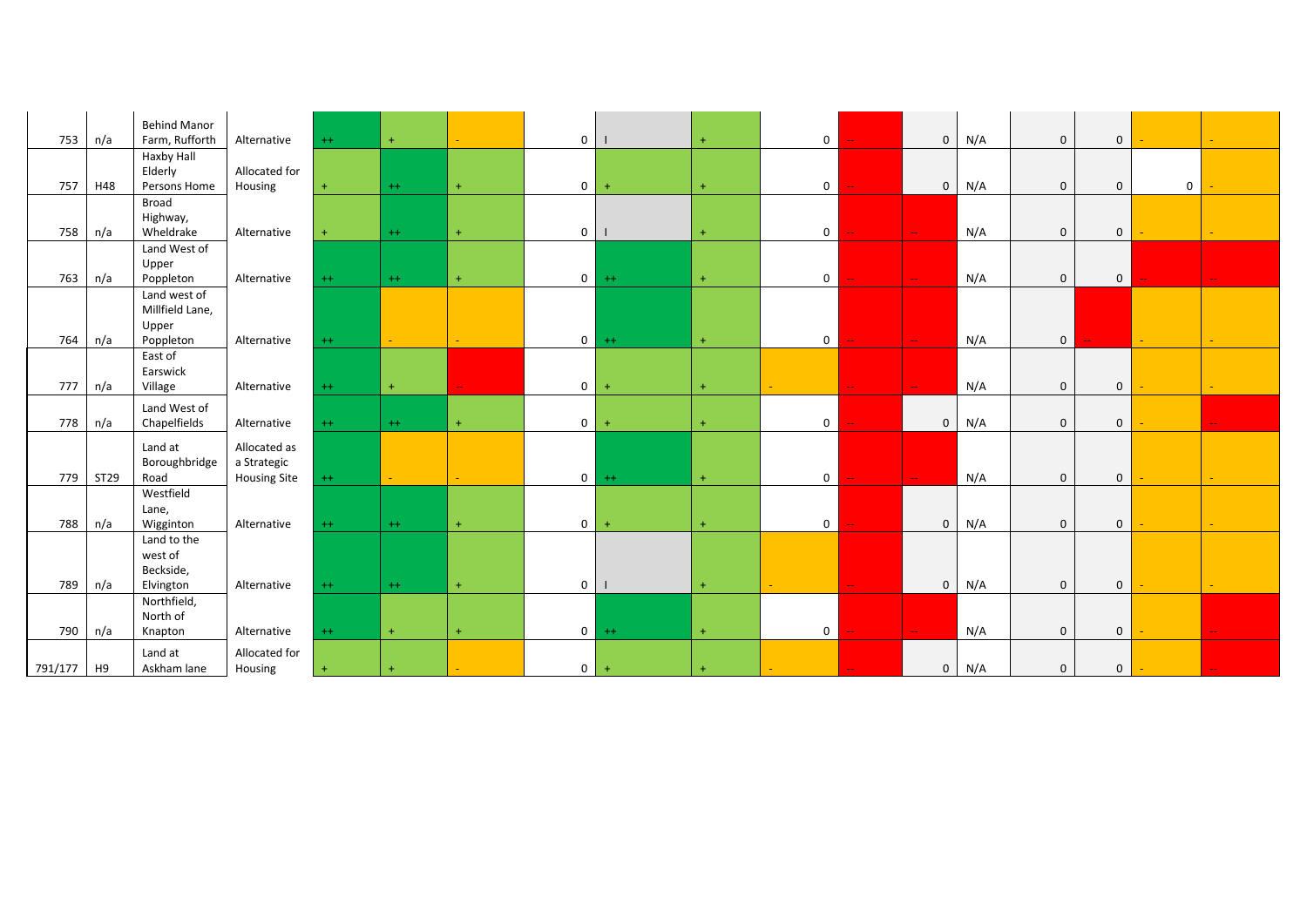## H2: Employment Sites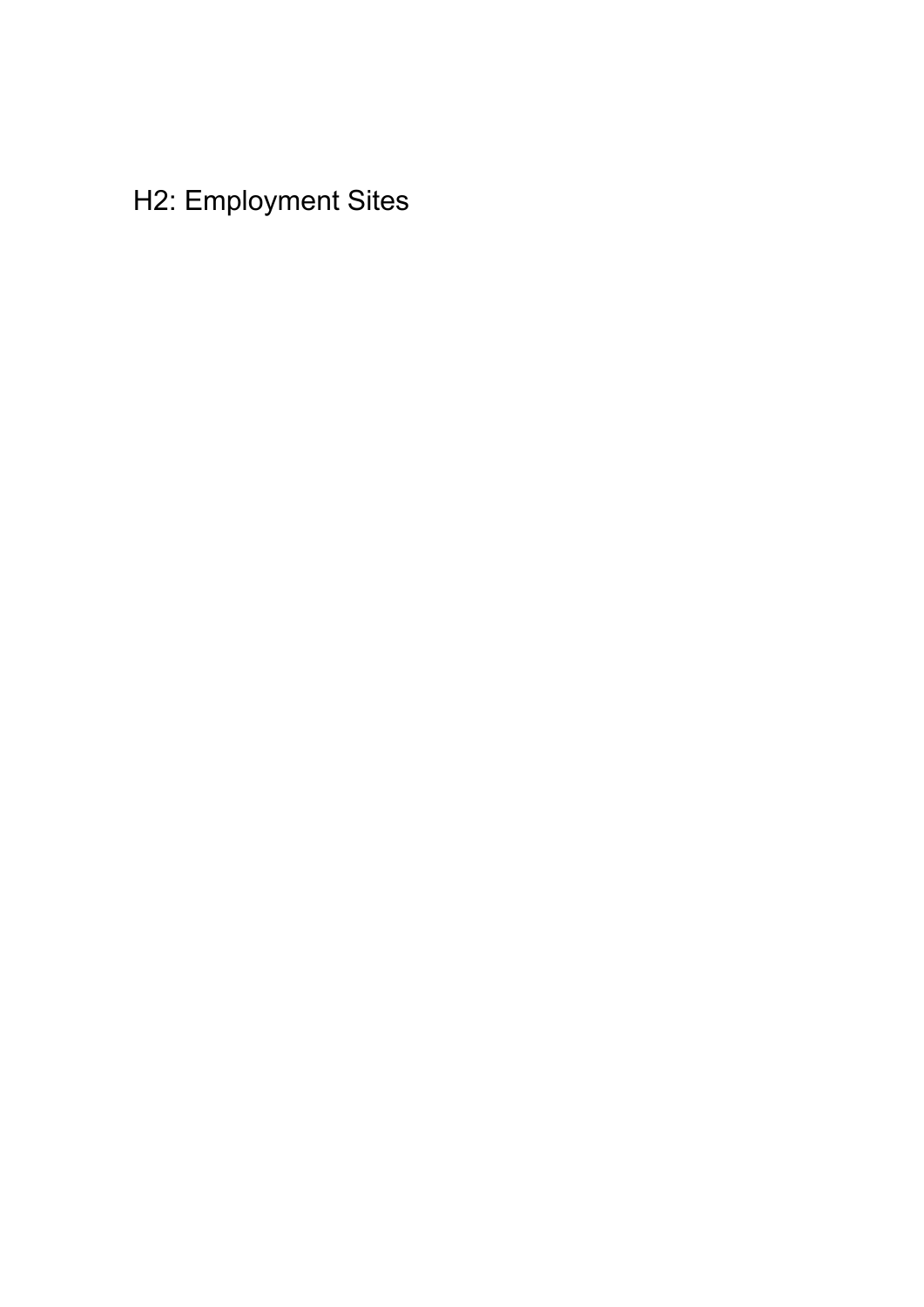|                                 |                      |                                                     |                                  | SAO1                | SAO <sub>2</sub>                    | SAO3             | <b>SA04</b>         | <b>SAO5 /SAO6</b> | <b>SA07</b>       | <b>SA08</b>         | <b>SAO9</b>     | <b>SAO10</b>               | <b>SA011</b> | <b>SAO12</b>     | <b>SAO13</b>         | <b>SAO14</b>         | <b>SAO15</b>                             |
|---------------------------------|----------------------|-----------------------------------------------------|----------------------------------|---------------------|-------------------------------------|------------------|---------------------|-------------------|-------------------|---------------------|-----------------|----------------------------|--------------|------------------|----------------------|----------------------|------------------------------------------|
| Call for<br><b>Sites</b><br>Ref | Local<br>Plan<br>Ref | <b>SITE NAME</b>                                    | Status at<br>Submission<br>Stage | <b>Housing</b>      | Health<br>and Well-<br><b>Being</b> | <b>Education</b> | Jobs and<br>Economy | Equality/Travel   | Climate<br>Change | <b>Biodiversity</b> | Land<br>Quality | Water                      | Waste        | Air<br>Quality   | Flood<br><b>Risk</b> | Cultural<br>Heritage | <b>Natural</b><br>and Built<br>Landscape |
|                                 |                      |                                                     |                                  |                     |                                     |                  |                     |                   |                   |                     |                 |                            |              |                  |                      |                      |                                          |
| 8                               | H34                  | Land North of<br>Church Lane                        | Allocated for<br>Housing         | $\overline{0}$      | $^{++}$                             |                  | $++$                | ÷                 | $+$               |                     |                 | $\overline{0}$             | N/A          | $\mathbf 0$      | $\mathbf 0$          |                      | $\mathbf 0$                              |
| 13                              | H49                  | <b>Station Yard</b><br>Wheldrake                    | Allocated for<br>Housing         | $\mathbf 0$         | $\ddot{}$                           |                  | $++$                |                   |                   | $\mathbf{0}$        | $+/-$           | $\overline{0}$             | n/a          | $\mathbf{0}$     | $\mathbf{0}$         | $\mathbf 0$          |                                          |
| 30                              | n/a                  | Land at Intake<br>Lane,<br>Dunnington,<br>York      | Alternative                      | $\mathbf 0$         | $++$                                | a.               | $+/++$              | $\ddot{}$         | $+$               | $\mathbf{0}$        |                 | $\mathcal{L}_{\mathbf{m}}$ | N/A          | $\overline{0}$   |                      |                      |                                          |
| 35                              | ST4                  | Land Adj Hull<br>Road - Grimston<br>Bar             | Allocated for<br>Housing         | $\mathbf 0$         | $\ddot{}$                           |                  | $^{++}$             | $++$              | $+$               | $\mathbf{0}$        |                 | $\overline{0}$             | N/A          | $\boldsymbol{0}$ | $\mathbf 0$          |                      |                                          |
| 37                              | E3                   | Ford Garage<br>Jockey Lane                          | Alternative                      | $\mathbf 0$         | $\ddot{}$                           |                  | $^{++}$             | $++$              | $\ddot{}$         | $\overline{0}$      | $++$            | $\overline{0}$             | N/A          | $\mathbf 0$      | $\mathbf{0}$         | $\mathbf 0$          | $\mathbf 0$                              |
| 58                              | H <sub>8</sub>       | Askham Bar Park<br>and Ride Site                    | Allocated for<br>Housing         | $\mathbf 0$         | $\ddot{}$                           | $++$             | $+/++$              | $++$              | $+$               |                     | $++$            | $\overline{0}$             | N/A          | $\mathbf{0}$     | $\mathbf{0}$         | $\mathbf 0$          | $\mathbf{0}$                             |
| 59                              | H <sub>22</sub>      | Heworth<br>Lighthouse                               | Allocated for<br>Housing         | $\mathbf{0}$        | $^{++}$                             | $^{++}$          | $+$                 | $++$              | $+$               |                     | $++$            | $\mathbf 0$                | N/A          |                  | $\mathbf{0}$         | $\boldsymbol{0}$     | $\overline{0}$                           |
| 61                              | n/a                  | Salisbury Road<br>former bowling<br>green           | Alternative                      | $\mathbf{0}$        | $\ddot{}$                           |                  | $+/++$              | $++$              | $+$               |                     |                 | $\overline{0}$             | N/A          |                  |                      |                      |                                          |
| 64                              | E4                   | Land at<br>Layerthorpe and<br>James St              | Allocated for<br>Employment      | $\mathbf{0}$        | $^{++}$                             | $^{++}$          | $+/++$              | $++$              | $+$               |                     | $++$            | $\mathbf 0$                | N/A          |                  |                      | $\mathbf 0$          | $\mathbf 0$                              |
| 72                              | H33                  | Water Tower<br>Land Dunnington                      | Allocated for<br>Housing         | $\mathbf{0}$        | $^{++}$                             | $+$              | $++$                | $\ddot{}$         | $+$               | $\overline{0}$      |                 |                            | N/A          | $\mathbf 0$      | $\mathbf 0$          |                      |                                          |
| 80                              | H18                  | Woodland Chase                                      | Allocated for<br>Housing         | $\overline{0}$      | $^{++}$                             | $+$              | $+/++$              |                   | $+$               |                     | $++$            | $\overline{0}$             | N/A          | $\mathbf 0$      | $\mathbf 0$          |                      | $\mathbf 0$                              |
| 81                              |                      | <b>Bull Commercial</b><br>Centre                    | Alternative                      | $\mathbf 0$         | $\ddot{}$                           |                  | $++$                |                   |                   | $\mathbf{0}$        | $+/-$           |                            | n/a          | $\overline{0}$   |                      |                      |                                          |
| 87                              | n/a                  | Wills and Ellis<br>Garage<br>Amalagamated           | Alternative                      | $\mathbf 0$         |                                     | $\ddot{}$        | $+/++$              | $+ +$             | $\ddot{}$         | $\overline{0}$      | $++$            | $\mathbf 0$                | N/A          | $\overline{0}$   | $\mathbf{0}$         | $\mathbf 0$          | $\overline{0}$                           |
| 91                              | ST19                 | Land around<br>Northminster<br><b>Business park</b> | Allocated for<br>Employment      | $\mathsf{O}\xspace$ |                                     | ÷.               | $++$                | $++$              | $\ddot{}$         | $\mathbf{0}$        |                 |                            | n/a          | $\mathbf{0}$     | $\mathbf 0$          | $\boldsymbol{0}$     |                                          |
| 97                              | ST26                 | South of Airfield<br><b>Business Park</b>           | Allocated for<br>Strategic       | $\mathbf{0}$        |                                     |                  | $^{++}$             |                   |                   |                     |                 | Щ.<br>$\mathbf{0}$         | n/a          | $\mathbf 0$      | $\mathbf 0$          | $\mathbf 0$          |                                          |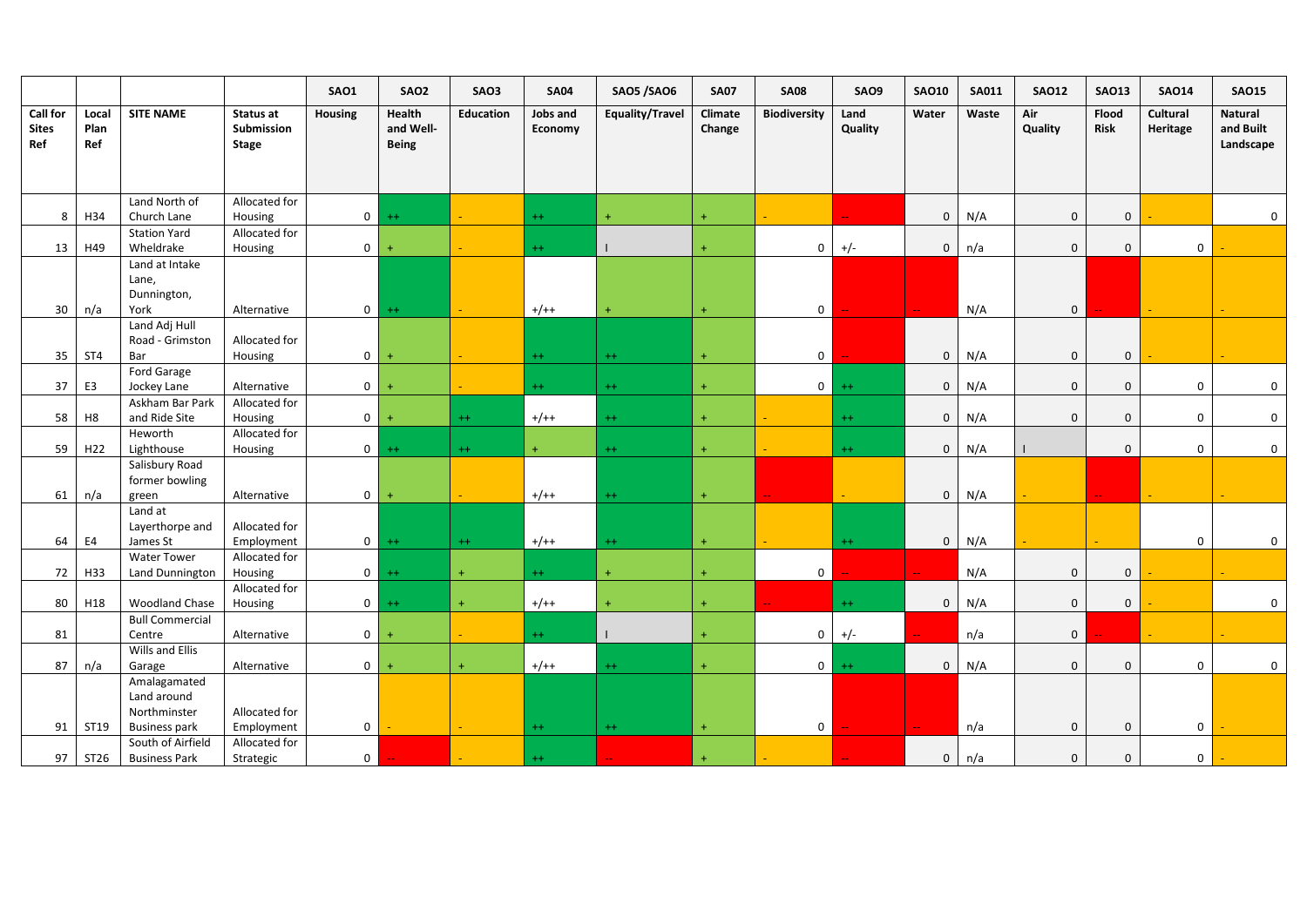|     |                 |                            | Employment    |                |         |              |           |           |                  |                |         |              |     |              |              |                  |              |
|-----|-----------------|----------------------------|---------------|----------------|---------|--------------|-----------|-----------|------------------|----------------|---------|--------------|-----|--------------|--------------|------------------|--------------|
|     |                 | Grove House                | Allocated for |                |         |              |           |           |                  |                |         |              |     |              |              |                  |              |
| 98  | H <sub>23</sub> | <b>EPH</b>                 | Housing       |                | $0$ ++  | $++$         | $\ddot{}$ | $^{++}$   | $\mathbf 0$      | 0 <sup>1</sup> | $++$    | $\mathbf 0$  | N/A |              | $\mathbf 0$  |                  | $\mathbf 0$  |
|     |                 | Woolnough                  | Allocated for |                |         |              |           |           |                  |                |         |              |     |              |              |                  |              |
| 99  | H21             | <b>House EPH</b>           | Housing       | $\circ$        | $++$    | $\leftarrow$ | $+$       | $^{++}$   | $\ddot{}$        | $\mathbf 0$    | $^{++}$ | $\mathbf 0$  | N/A | $\mathbf 0$  | $\mathbf 0$  | $\mathbf 0$      | $\mathbf 0$  |
| 101 |                 | Land at Earswick           | Alternative   | $\overline{0}$ | $+$     |              | $^{++}$   | $+$       | $\ddot{}$        | $\mathbf{0}$   |         | $\mathbf{0}$ | n/a | $\mathbf{0}$ | $\mathbf{0}$ |                  |              |
|     |                 | <b>Back Lane</b>           |               |                |         |              |           |           |                  |                |         |              |     |              |              |                  |              |
| 111 |                 | Wetherby Road<br>Knapton   | Alternative   | $\overline{0}$ | $+$     |              | $+/++$    |           | $\ddot{}$        | $\mathbf 0$    |         | $\mathbf 0$  | n/a | $\mathbf 0$  | $\mathbf 0$  |                  |              |
|     |                 | Burnholme                  | Allocated for |                |         |              |           |           |                  |                |         |              |     |              |              |                  |              |
| 121 | H3              | School                     | Housing       | $\overline{0}$ | $++$    | $++$         | $++$      | $+$       | $+$              | $\mathbf{0}$   | $+/-$   | $\mathbf{0}$ | N/A | $\mathbf 0$  | $\mathbf 0$  | $\mathbf 0$      |              |
|     |                 |                            | Allocated for |                |         |              |           |           |                  |                |         |              |     |              |              |                  |              |
| 124 | H <sub>20</sub> | Oakhaven EPH               | Housing       |                | $0 + +$ | $++$         | $+/++$    | $^{++}$   | $+$              | 0 <sup>1</sup> | $^{++}$ | $\mathbf 0$  | N/A | $\mathbf 0$  | $\mathbf 0$  | $\mathbf 0$      | $\Omega$     |
|     |                 | Lowfields former           | Allocated for |                |         |              |           |           |                  |                |         |              |     |              |              |                  |              |
| 127 | H5              | school site                | Housing       | $\overline{0}$ | $++$    | $+$          | $++$      | $\ddot{}$ |                  | $\circ$        | $++$    | $\mathbf 0$  | N/A | $\mathbf 0$  | $\mathbf 0$  |                  |              |
|     |                 | Land at Acomb              | Allocated for |                |         |              |           |           |                  |                |         |              |     |              |              |                  |              |
| 130 |                 | Waterworks                 | Housing       | 0 <sup>1</sup> | $+$     |              | $++$      | $++$      | $+$              |                | $++$    |              | N/A |              |              |                  |              |
| 136 |                 | Land at Intake,            | Alternative   |                | $0$ ++  |              | $+ +$     | $\ddot{}$ | $\ddot{}$        | $\mathbf{0}$   |         | $\mathbf 0$  | n/a | $\mathbf 0$  |              | $\mathbf 0$      | $\mathbf 0$  |
|     |                 | Dunnington<br>York St John |               |                |         |              |           |           |                  |                |         |              |     |              |              |                  |              |
|     |                 | University                 | Allocated for |                |         |              |           |           |                  |                |         |              |     |              |              |                  |              |
| 138 | E15             | playing field              | Employment    |                | $0 + +$ | $++$         | $++$      | $++$      | $+$              | $\mathbf 0$    | $+/-$   |              | N/A | $\mathbf 0$  | $\mathbf 0$  |                  |              |
|     |                 | Land at Grimston           |               |                |         |              |           |           |                  |                |         |              |     |              |              |                  |              |
| 160 |                 | Bar                        | Alternative   | $\overline{0}$ |         | a.           | $++$      | $++$      | $+$              | $\mathbf 0$    |         | $\mathbf 0$  | n/a | $\mathbf 0$  | $\mathbf 0$  |                  |              |
|     |                 | Land at Murton             |               |                |         |              |           |           |                  |                |         |              |     |              |              |                  |              |
|     |                 | Lane Industrial            |               |                |         |              |           |           |                  |                |         |              |     |              |              |                  |              |
| 161 |                 | Estate                     | Alternative   | $\mathbf{0}$   |         |              | $++$      | $+$       | $\ddot{}$        | $\mathbf 0$    |         | $\mathbf 0$  | n/a | $\mathbf 0$  | $\mathsf 0$  |                  |              |
| 163 |                 | Hudson House               | Alternative   | $\overline{0}$ | $+$     | $^{++}$      | $+/++$    | $^{++}$   | $+$              |                | $++$    |              | N/A |              | $\mathbf 0$  |                  | $\mathbf{0}$ |
| 170 |                 | Pond Field                 | Alternative   |                | $0$ ++  | $++$         | $^{++}$   | $^{++}$   | $+$              | $\mathbf 0$    |         |              | N/A | $\mathbf 0$  | $\mathbf 0$  |                  |              |
|     |                 | Bootham                    |               |                |         |              |           |           |                  |                |         |              |     |              |              |                  |              |
|     |                 | <b>Cresent Football</b>    | Allocated for |                |         |              |           |           |                  |                |         |              |     |              |              |                  |              |
| 172 | H7              | Stadium<br>Malton Road     | Housing       |                | $0$ ++  | $^{++}$      | $+/++$    | $++$      | $+$              | $\mathbf{0}$   | $^{++}$ | $\mathbf 0$  | N/A |              | $\mathbf 0$  |                  | $\mathbf 0$  |
| 180 |                 | site, york                 | Alternative   | $\overline{0}$ | $++$    | $^{++}$      | $++$      | $^{++}$   | $+$              | 0              | $+/-$   |              | N/A | $\mathbf 0$  |              |                  |              |
|     |                 | Land RO                    |               |                |         |              |           |           |                  |                |         |              |     |              |              |                  |              |
|     |                 | Stockton lane off          |               |                |         |              |           |           |                  |                |         |              |     |              |              |                  |              |
|     |                 | Greenfield Park            | Allocated for |                |         |              |           |           |                  |                |         |              |     |              |              |                  |              |
| 192 | H12             | Drive                      | Housing       |                | $0 + +$ | $+$          | $+/++$    | $^{++}$   | $\ddot{}$        | 0              |         | $\mathsf 0$  | N/A | 0            | $\mathbf 0$  | $\boldsymbol{0}$ | 0            |
| 197 | H24             | <b>Bristows Garage</b>     | Alternative   |                | $0$ ++  | $++$         | $+$       | $^{++}$   | $\boldsymbol{0}$ | 0 <sup>1</sup> | $^{++}$ | $\mathbf 0$  | N/A |              | $\mathbf 0$  |                  | $\mathbf{0}$ |
| 200 |                 | Severus Hill               | Alternative   |                | $0$ ++  | $+$          | $+/++$    | $^{++}$   | $\ddot{}$        |                |         | $\mathbf 0$  | N/A | $\mathbf 0$  | $\mathbf 0$  |                  |              |
| 202 | H4              | St Joseph's                | Allocated for | $\overline{0}$ | $+$     |              | $++$      | $^{++}$   |                  |                | $+/-$   |              | N/A |              | $\mathbf 0$  |                  | $\mathbf 0$  |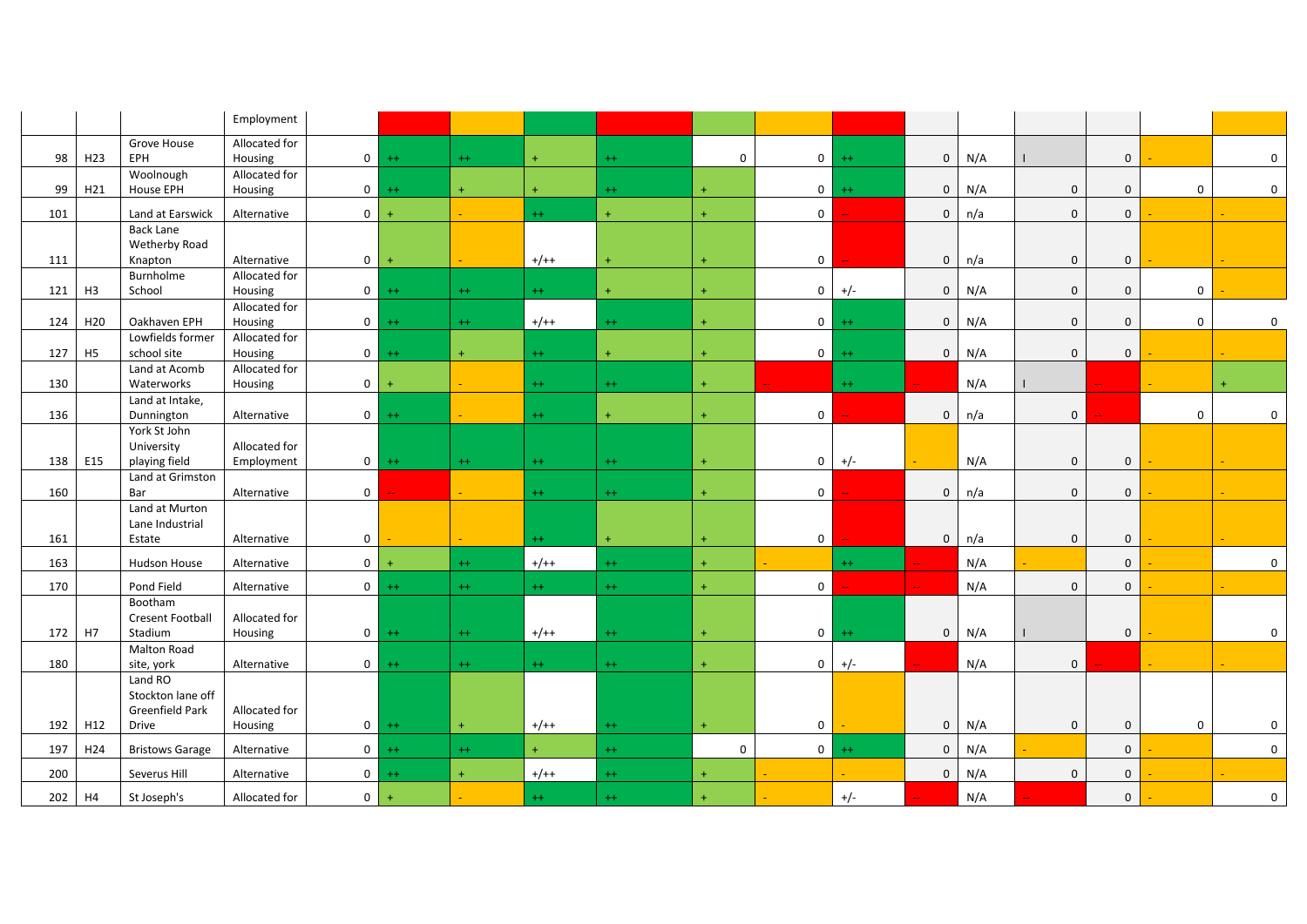|     |                 | Monastery                                           | Housing                                                 |           |         |           |           |           |                |         |                     |     |              |              |             |             |
|-----|-----------------|-----------------------------------------------------|---------------------------------------------------------|-----------|---------|-----------|-----------|-----------|----------------|---------|---------------------|-----|--------------|--------------|-------------|-------------|
| 220 |                 | Land at<br>Wetherby Road,<br>Knapton                | $\mathbf 0$<br>Alternative                              | $\ddot{}$ |         | $++$      | $+$       | $\ddot{}$ | $\overline{0}$ |         | $\mathbf 0$         | n/a | $\mathbf{0}$ | $\mathbf{0}$ |             |             |
|     |                 | Site A Land off<br><b>Main Street</b><br>Nether     |                                                         |           |         |           |           |           |                |         |                     |     |              |              |             |             |
| 226 |                 | Poppleton<br>Site B - land off                      | Alternative<br>$\overline{0}$                           | $++$      | $+$     | $++$      | $+$       | $\ddot{}$ |                |         | $\mathbf{0}$        | N/A | $\mathbf{0}$ | $\mathbf{0}$ |             |             |
| 227 |                 | Ouse Moor Lane<br>Nether<br>Poppleton               | Alternative<br>$\mathbf 0$                              | $++$      |         | $+/++$    | $+$       | $+$       | $\overline{0}$ |         | $\mathbf 0$         | N/A | $\mathbf 0$  | $\mathbf 0$  |             |             |
| 253 |                 | Greenfield site                                     | $\overline{0}$<br>Alternative                           | $+$       | $++$    | $++$      | $+$       | $\ddot{}$ |                |         | $\mathbf 0$         | n/a | $\mathbf 0$  | $\mathbf 0$  |             |             |
|     |                 | Land alongside                                      |                                                         |           |         |           |           |           |                |         |                     |     |              |              |             |             |
| 271 |                 | A64                                                 | Alternative<br>$\mathbf 0$                              |           |         | $+/++$    | $^{++}$   | $+$       |                |         | $\mathbf 0$         | n/a | $\mathbf 0$  | $\mathbf 0$  |             |             |
| 295 | ST <sub>1</sub> | Amalgomated<br>Sites at British<br>Sugar            | Allocated for<br>Strategic<br>$\overline{0}$<br>Housing | $++$      | $^{++}$ | $^{++}$   | $^{++}$   | $\pm$     |                | $^{++}$ |                     | N/A | $\mathbf 0$  |              |             |             |
|     |                 | Amalgomated                                         | Allocated for                                           |           |         |           |           |           |                |         |                     |     |              |              |             |             |
| 296 |                 | sites East of<br>Earswick                           | Safeguarded<br>Land<br>$\mathbf{0}$                     | $+$       |         | $^{++}$   | $\ddot{}$ | $\ddot{}$ |                |         |                     | n/a | $\mathbf 0$  | $\mathbf 0$  |             |             |
|     |                 | Amalgomated<br>Sites at<br>Connaught Court          | Allocated for                                           |           |         |           |           |           |                |         |                     |     |              |              |             |             |
| 298 |                 | Care Home<br>Amalgomated                            | $\mathbf{0}$<br>Housing                                 | $^{++}$   | $+$     | $^{++}$   | $^{++}$   | $\pm$     |                |         | $\mathsf{O}\xspace$ | N/A |              |              |             |             |
|     |                 | sites Eastfield<br>Lane,                            | Allocated for                                           |           |         |           |           |           |                |         |                     |     |              |              |             |             |
| 300 | H31             | Dunnington                                          | $\mathbf{0}$<br>Housing                                 | $++$      | $+$     | $^{++}$   | $\pm$     | $\ddot{}$ | $\overline{0}$ | $+/-$   |                     | N/A | $\mathbf 0$  | $\mathbf 0$  | $\mathbf 0$ | $\mathsf 0$ |
| 302 |                 | Amalgomated<br>site west of<br>Chapelfields 1       | $\mathbf{0}$<br>Alternative                             | $++$      | $++$    | $^{++}$   | $\pm$     | $\pm$     |                |         |                     | N/A | $\mathsf 0$  | $\mathbf 0$  |             |             |
|     |                 | Amalgomated<br>sites at James                       | Allocated for                                           |           |         |           |           |           |                |         |                     |     |              |              |             |             |
| 307 | E <sub>5</sub>  | Street!                                             | $\overline{0}$<br>Employment                            | $++$      | $+$     | $\ddot{}$ | $++$      | 0         |                | $++$    | $\mathbf 0$         | N/A |              |              | $\mathbf 0$ | $\mathbf 0$ |
|     |                 | Amalgomated<br>sites RO<br>Wilberforce<br>Home/York | Allocated for                                           |           |         |           |           |           |                |         |                     |     |              |              |             |             |
| 308 | H6              | College<br>Amalgomated                              | $\overline{0}$<br>Housing                               | $\ddot{}$ | $+$     | $^{++}$   | $++$      | $+$       | $\mathbf 0$    |         | $\mathsf{O}\xspace$ | N/A | $\mathbf 0$  | $\mathbf{0}$ |             |             |
| 318 |                 | Sites at<br>Layerthorpe                             | $\mathbf{0}$<br>Alternative                             | $^{++}$   | $^{++}$ | $+/++$    | $++$      |           |                | $^{++}$ | $\mathbf 0$         | N/A | $\perp$      |              | $\mathbf 0$ | $\mathbf 0$ |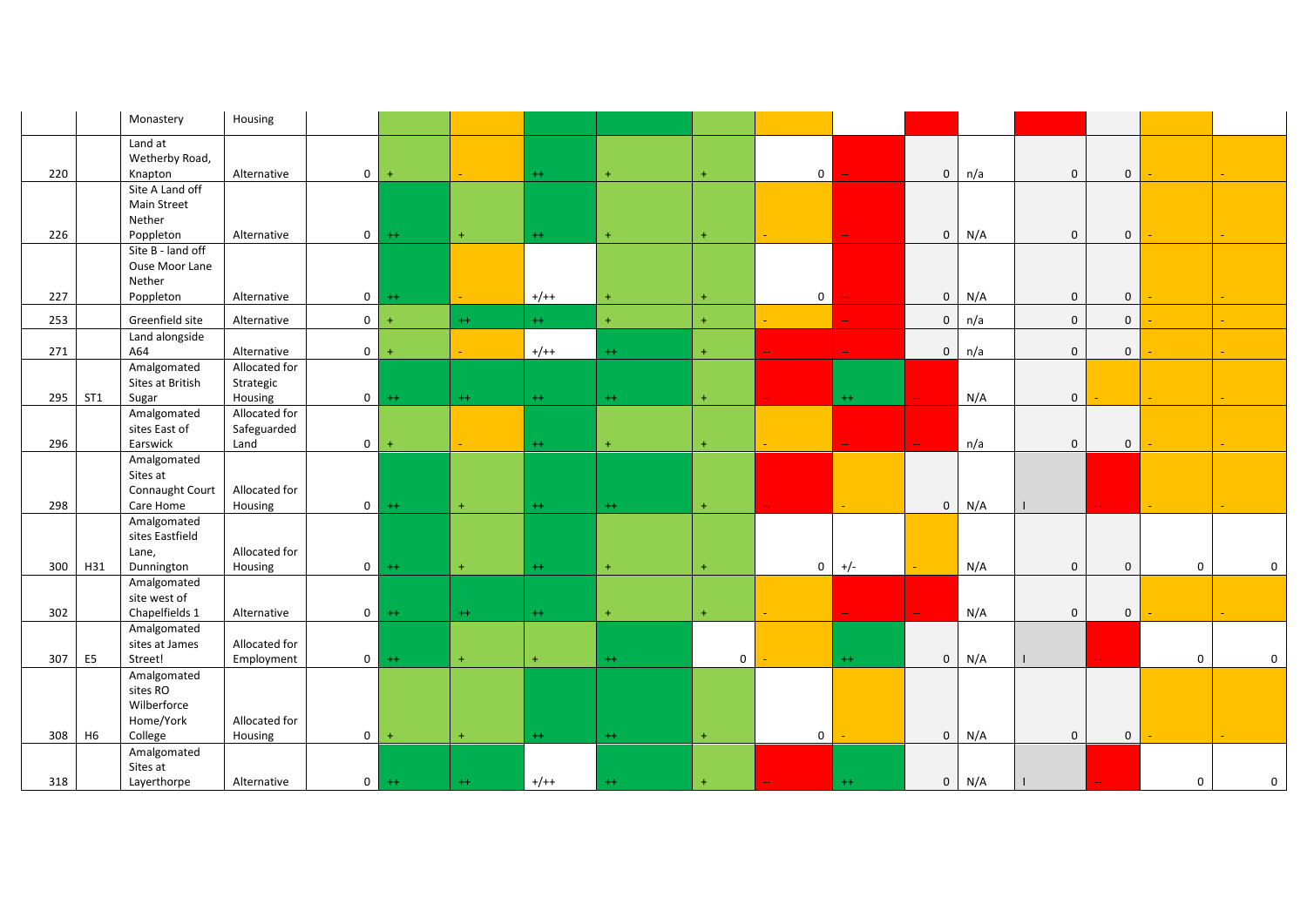|     |                 | Amalgomated<br>sites at Millfield    | Allocated for<br>Strategic |                |           |                  |           |              |             |                |         |                     |     |              |              |                  |             |
|-----|-----------------|--------------------------------------|----------------------------|----------------|-----------|------------------|-----------|--------------|-------------|----------------|---------|---------------------|-----|--------------|--------------|------------------|-------------|
| 321 | ST <sub>2</sub> | lane/A59                             | Housing                    | $\overline{0}$ | $+$       | $^{++}$          | $++$      | $^{++}$      | $+$         |                |         | $\mathsf{O}\xspace$ | N/A | $\mathbf 0$  | $\mathbf 0$  |                  |             |
|     |                 | Amalgomated                          |                            |                |           |                  |           |              |             |                |         |                     |     |              |              |                  |             |
|     |                 | sites South of                       | Allocated for              |                |           |                  |           |              |             |                |         |                     |     |              |              |                  |             |
| 322 | H30             | Strensall                            | Housing                    | 0 <sup>1</sup> | $++$      |                  | $++$      | $+$          | $+$         |                |         |                     | N/A | $\mathbf 0$  | $\mathbf 0$  |                  |             |
|     |                 | Amalgomated                          |                            |                |           |                  |           |              |             |                |         |                     |     |              |              |                  |             |
|     |                 | sites between                        |                            |                |           |                  |           |              |             |                |         |                     |     |              |              |                  |             |
|     |                 | Knapton and                          |                            |                |           |                  |           |              |             |                |         |                     |     |              |              |                  |             |
| 327 |                 | Westfield                            | Alternative                | $\mathbf 0$    | $\ddot{}$ |                  | $^{++}$   | $^{++}$      | $\ddot{}$   | $\mathbf 0$    |         | $\mathbf 0$         | N/A | $\mathbf 0$  | $\mathbf 0$  |                  |             |
|     |                 | Amalgomated                          | Allocated for              |                |           |                  |           |              |             |                |         |                     |     |              |              |                  |             |
| 329 | ST8             | sites North of<br><b>Monks Cross</b> | Strategic<br>Housing       |                | $0 + +$   |                  | $++$      | $++$         | $\ddot{}$   |                |         |                     | N/A | $\mathbf 0$  | $\mathbf 0$  |                  |             |
|     |                 |                                      | Allocated for              |                |           |                  |           |              |             |                |         |                     |     |              |              |                  |             |
| 456 | E <sub>1</sub>  | Hungate                              | Employment                 | $\overline{0}$ | $++$      | $^{++}$          | $++$      | $^{++}$      | $\ddot{}$   |                | $++$    |                     | n/a |              |              |                  |             |
|     |                 | Former Gas Site                      |                            |                |           |                  |           |              |             |                |         |                     |     |              |              |                  |             |
|     |                 | 24 Heworth                           | Allocated for              |                |           |                  |           |              |             |                |         |                     |     |              |              |                  |             |
| 472 | H1              | Green                                | Housing                    | 0 <sup>1</sup> | $++$      | $++$             | $++$      | $++$         | $\ddot{}$   |                | $++$    | $\mathbf 0$         | N/A |              |              |                  | $\mathbf 0$ |
|     |                 |                                      |                            |                |           |                  |           |              |             |                |         |                     |     |              |              |                  |             |
| 569 |                 | Foss Bank Farm                       | Alternative                | 0 <sup>1</sup> | $+$       |                  | $+/++$    | $+$          | $\ddot{}$   |                |         | $\mathbf 0$         | n/a | $\mathbf 0$  | $\mathbf 0$  | $\boldsymbol{0}$ | $\mathbf 0$ |
|     | H45             | Land adj. 131                        |                            | 0 <sup>1</sup> | $++$      |                  | $+$       | $++$         | $\mathbf 0$ | $\overline{0}$ |         |                     |     | $\mathbf{0}$ | $\mathbf{0}$ | $\mathbf 0$      | $\mathbf 0$ |
| 579 |                 | Long Ridge Lane<br>Land at           | Alternative                |                |           | $++$             |           |              |             |                |         | $\mathbf 0$         | N/A |              |              |                  |             |
|     |                 | Blairgowerie                         |                            |                |           |                  |           |              |             |                |         |                     |     |              |              |                  |             |
|     |                 | House, Main                          |                            |                |           |                  |           |              |             |                |         |                     |     |              |              |                  |             |
| 580 | H36             | Street                               | Alternative                | $\overline{0}$ | $++$      | $+$              | $+/++$    | $^{++}$      | $\ddot{}$   | $\overline{0}$ | $++$    | $\mathbf 0$         | N/A | $\mathbf 0$  | $\mathbf 0$  |                  |             |
|     |                 | Land at Pansy                        |                            |                |           |                  |           |              |             |                |         |                     |     |              |              |                  |             |
|     |                 | Field, West of                       |                            |                |           |                  |           |              |             |                |         |                     |     |              |              |                  |             |
|     |                 | Station Road,                        |                            |                |           |                  |           |              |             |                |         |                     |     |              |              |                  |             |
| 581 |                 | <b>Upper Poppleton</b>               | Alternative                | $\mathbf 0$    |           | $\omega_{\rm c}$ | $++$      | $++$         | $\ddot{}$   | $\overline{0}$ |         | $\mathbf 0$         | N/A | $\mathbf 0$  | $\mathbf 0$  |                  |             |
|     |                 | Land adj. 26 &                       |                            |                |           |                  |           |              |             |                |         |                     |     |              |              |                  |             |
| 596 | H41             | 38 Church lane                       | Alternative                | $\overline{0}$ | $++$      |                  | $+/++$    |              | $\ddot{}$   |                |         | $\mathbf 0$         | N/A | $\mathsf 0$  |              |                  | $\mathsf 0$ |
|     |                 | South of Moor                        |                            |                |           |                  |           |              |             |                |         |                     |     |              |              |                  |             |
| 598 |                 | Lane                                 | Alternative                | $\overline{0}$ | $^{++}$   |                  | $+/++$    |              | $\ddot{}$   | $\overline{0}$ |         | $\mathsf{O}\xspace$ | N/A | $\mathsf 0$  |              | $\mathsf 0$      | $\mathbf 0$ |
|     |                 | Wheldrake                            | Allocated for              |                |           |                  |           |              |             |                |         |                     |     |              |              |                  |             |
| 599 | <b>E7</b>       | Industrial Estate!                   | Employment                 | $\mathbf{0}$   |           | $\sim$ .         | $+/++$    |              | $+$         | $0-1$          | $++$    | $\mathbf 0$         | n/a | $\mathbf{0}$ | $\mathbf{0}$ | $\boldsymbol{0}$ | $\mathbf 0$ |
|     |                 | Wheldrake                            | Allocated for              |                |           |                  |           |              |             |                |         |                     |     |              |              |                  |             |
| 600 | E8              | Industrial Estate!                   | Employment                 | $\mathbf 0$    |           |                  | $\ddot{}$ |              | 4           | $\overline{0}$ |         | $\mathbf 0$         | n/a | $\mathbf 0$  | $\mathbf{0}$ | $\mathbf 0$      | $\mathbf 0$ |
| 601 |                 | <b>Elvington Park</b>                | Alternative                | $\overline{0}$ | $++$      | $+$              | $+ +$     | $\mathbf{I}$ | $\ddot{}$   |                |         |                     | n/a | $\mathbf 0$  | $\mathbf{0}$ |                  | $\mathbf 0$ |
|     |                 | Elvington                            | Allocated for              |                |           |                  |           |              |             |                |         |                     |     |              |              |                  |             |
| 602 | E9              | Industrial Estate!                   | Employment                 | 0 <sup>1</sup> | $++$      | $++$             | $+/++$    |              | $\ddot{}$   | $\overline{0}$ |         | u.                  | n/a | $\mathbf 0$  | $\mathbf{0}$ | $\mathbf 0$      | $\mathbf 0$ |
|     |                 | Land at Airfield                     |                            |                |           |                  |           |              |             |                |         |                     |     |              |              |                  |             |
|     |                 | <b>Business Park,</b>                |                            |                |           |                  |           |              |             |                |         |                     |     |              |              |                  |             |
| 603 |                 | Elvington                            | Alternative                | $\mathbf{0}$   |           |                  | $\ddot{}$ |              |             | $\overline{0}$ | $^{++}$ | $\mathbf 0$         | n/a | $\mathbf 0$  | $\mathbf{0}$ | $\boldsymbol{0}$ | 0           |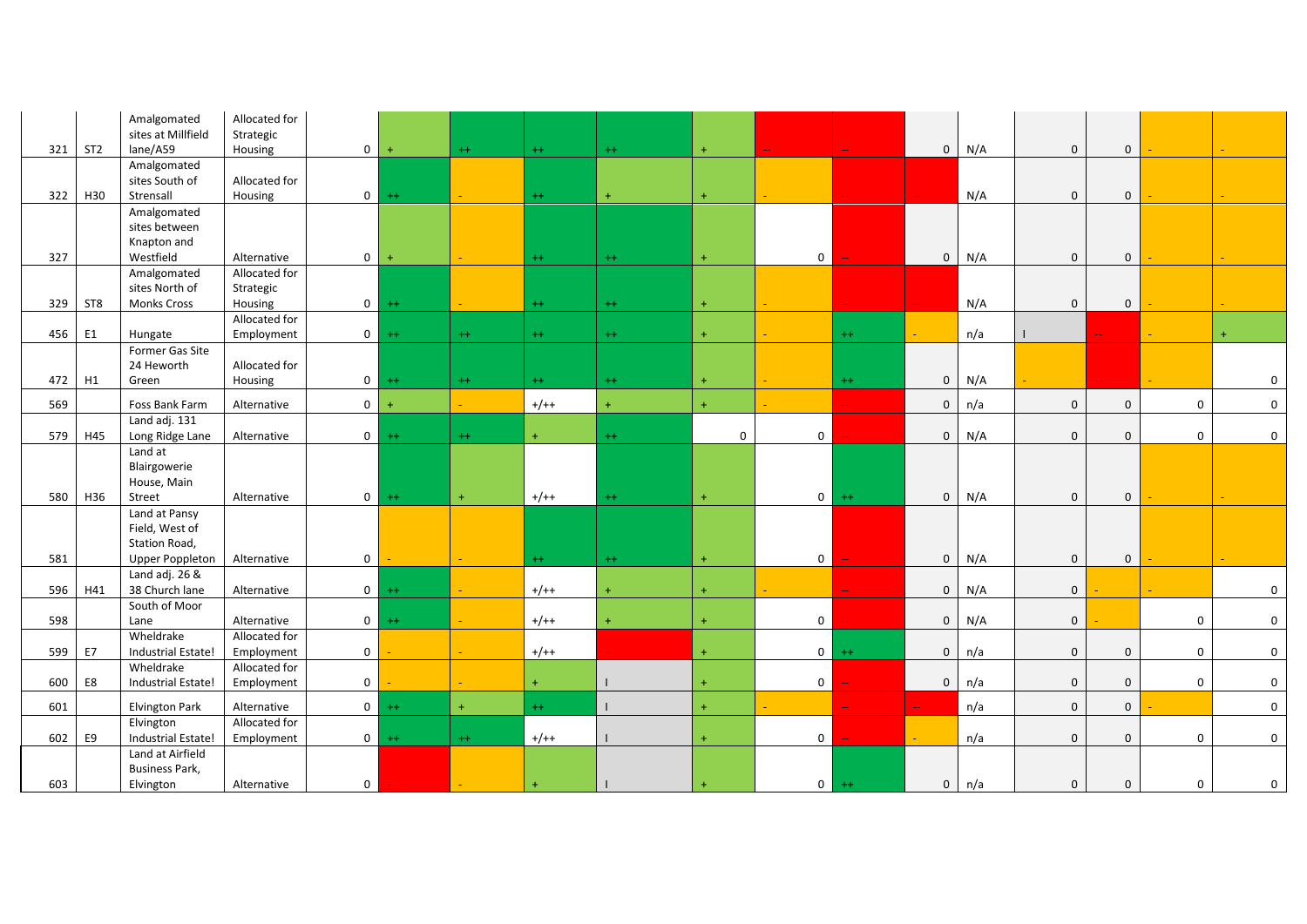|     |                 | Land to west of<br>Elvington Airfield |               |                |           |                     |           |           |                     |                |         |              |     |             |              |             |                  |
|-----|-----------------|---------------------------------------|---------------|----------------|-----------|---------------------|-----------|-----------|---------------------|----------------|---------|--------------|-----|-------------|--------------|-------------|------------------|
| 604 |                 | <b>Business Park</b>                  | Alternative   | $\overline{0}$ |           | $\omega_{\rm{eff}}$ | $+/++$    |           | $\ddot{}$           |                |         |              | n/a | $\mathbf 0$ | $\mathbf 0$  | 0           |                  |
|     |                 | Site E, Airfield                      |               |                |           |                     |           |           |                     |                |         |              |     |             |              |             |                  |
|     |                 | Industrial Estate,                    |               |                |           |                     |           |           |                     |                |         |              |     |             |              |             |                  |
| 605 |                 | Elvington                             | Alternative   | $\overline{0}$ |           | $\sim$ .            | $+/++$    |           | $\ddot{}$           | $\overline{0}$ | $^{++}$ | $\mathbf 0$  | n/a | $\mathbf 0$ | $\mathbf 0$  | 0           | 0                |
|     |                 | Land RO Surgery                       |               |                |           |                     |           |           |                     |                |         |              |     |             |              |             |                  |
|     |                 | & 2a/2b                               |               |                |           |                     |           |           |                     |                |         |              |     |             |              |             |                  |
| 618 | H44             | Petercroft Lane                       | Alternative   | $\overline{0}$ | $++$      | $++$                | $\ddot{}$ | ÷         | $\mathsf{O}\xspace$ | $\mathbf 0$    |         | $\mathbf 0$  | N/A | $\mathbf 0$ | $\mathbf 0$  |             | $\boldsymbol{0}$ |
|     |                 | Land north of                         |               |                |           |                     |           |           |                     |                |         |              |     |             |              |             |                  |
|     |                 | Sledmere                              |               |                |           |                     |           |           |                     |                |         |              |     |             |              |             |                  |
| 620 |                 | Crossing,<br>Dunnington               | Alternative   | $\overline{0}$ |           | $\equiv$            | $++$      | $\ddot{}$ | $\ddot{}$           | $\mathbf 0$    | $+/-$   |              | n/a | $\mathbf 0$ |              |             |                  |
|     |                 | To the Rear of                        |               |                |           |                     |           |           |                     |                |         |              |     |             |              |             |                  |
| 621 |                 | <b>Blue Coat</b>                      | Alternative   | $\overline{0}$ |           |                     | $+/++$    |           | $\ddot{}$           | $\mathbf 0$    |         | $\mathbf 0$  | n/a | $\pmb{0}$   | $\mathbf 0$  | $\mathbf 0$ | $\mathbf 0$      |
|     |                 | Land adjacent to                      |               |                |           |                     |           |           |                     |                |         |              |     |             |              |             |                  |
|     |                 | <b>Grimston Bar</b>                   |               |                |           |                     |           |           |                     |                |         |              |     |             |              |             |                  |
| 623 | n/a             | and A1079                             | Alternative   | $\overline{0}$ |           |                     | $^{++}$   | $^{++}$   | $+$                 | $\overline{0}$ | $+/-$   |              | N/A | $\mathbf 0$ | $\mathbf 0$  |             |                  |
|     |                 | MOD Land                              |               |                |           |                     |           |           |                     |                |         |              |     |             |              |             |                  |
| 624 |                 | Fulford                               | Alternative   | 0 <sup>1</sup> | $+$       |                     | $\ddot{}$ | $\ddot{}$ | $+$                 | $\overline{0}$ | $++$    | $\mathbf{0}$ | N/A | $\mathbf 0$ | $\mathbf{0}$ |             |                  |
|     |                 | Land at Brear                         |               |                |           |                     |           |           |                     |                |         |              |     |             |              |             |                  |
| 626 |                 | Close                                 | Alternative   | $\mathbf 0$    |           | $++$                | $+/++$    |           | $\ddot{}$           |                |         | $\mathbf 0$  | N/A | $\mathbf 0$ | $\mathbf{0}$ |             | $\mathbf 0$      |
|     |                 | Land at frederick                     |               |                |           |                     |           |           |                     |                |         |              |     |             |              |             |                  |
|     |                 | House East of                         | Allocated for |                |           |                     |           |           |                     |                |         |              |     |             |              |             |                  |
| 627 | H11             | Fulford                               | Housing       | 0              | $\ddot{}$ | $\ddot{}$           | $+/++$    | $^{++}$   | $\ddot{}$           | $\overline{0}$ | $++$    | $\mathbf 0$  | N/A |             | $\mathbf 0$  |             | 0                |
|     |                 | The Retreat,                          |               |                |           |                     |           |           |                     |                |         |              |     |             |              |             |                  |
| 629 |                 | <b>Heslington Road</b>                | Alternative   | $\overline{0}$ | $++$      | $+$                 | $+ +$     | $++$      | $\ddot{}$           |                | $^{++}$ | $\mathbf 0$  | N/A |             | $\mathbf 0$  |             |                  |
|     |                 | Land north of                         |               |                |           |                     |           |           |                     |                |         |              |     |             |              |             |                  |
|     |                 | <b>Monks Cross</b>                    | Allocated for |                |           |                     |           |           |                     |                |         |              |     |             |              |             |                  |
| 635 | E <sub>2</sub>  | Drive                                 | Employment    | $\overline{0}$ | $\pm$     |                     | $+/++$    | $^{++}$   | $\ddot{}$           | $\mathbf 0$    |         | 0            | N/A | $\mathbf 0$ | $\mathbf 0$  | $\mathbf 0$ | $\mathbf 0$      |
| 639 | E11             | Annamine<br>Nurseries                 | Allocated for | 0 <sup>1</sup> |           | $++$                | $+/++$    | $++$      | $\ddot{\mathrm{+}}$ | 0 <sup>1</sup> | $++$    | $\mathbf 0$  | N/A | $\mathbf 0$ | $\mathbf{0}$ | $\mathbf 0$ | $\mathbf 0$      |
|     |                 | Land west of                          | Employment    |                | $\ddot{}$ |                     |           |           |                     |                |         |              |     |             |              |             |                  |
| 645 |                 | Haxby Road                            | Alternative   | $\overline{0}$ |           | $\pm$               | $+/++$    | ÷.        | $\ddot{}$           |                | $+/-$   | $\mathbf 0$  | N/A | $\mathbf 0$ | $\mathbf{0}$ | $\mathbf 0$ | $\mathbf 0$      |
|     |                 | Carparks at                           |               |                |           |                     |           |           |                     |                |         |              |     |             |              |             |                  |
| 648 |                 | <b>Nuffield Hospital</b>              | Alternative   | $\overline{0}$ | $\ddot{}$ | $++$                | $+/++$    | $^{++}$   | $\ddot{}$           | $\overline{0}$ | $^{++}$ | $\mathbf 0$  | N/A |             |              |             | $\mathbf 0$      |
|     |                 | Car park, High                        |               |                |           |                     |           |           |                     |                |         |              |     |             |              |             |                  |
| 649 |                 | Newbiggin Street                      | Alternative   | $\overline{0}$ | $++$      | $++$                | $+/++$    | $^{++}$   | $\ddot{}$           | $\overline{0}$ | $^{++}$ | $\mathbf 0$  | N/A |             | $\mathbf 0$  |             | $\mathbf 0$      |
|     |                 | Heworth Green                         |               |                |           |                     |           |           |                     |                |         |              |     |             |              |             |                  |
|     |                 | North (Forum                          | Allocated for |                |           |                     |           |           |                     |                |         |              |     |             |              |             |                  |
| 651 | H <sub>25</sub> | Site)                                 | Housing       | $\overline{0}$ | $++$      | $^{++}$             | $+/++$    | $^{++}$   | $\ddot{}$           |                | $^{++}$ | $\mathbf 0$  | N/A |             |              | 0           | $\boldsymbol{0}$ |
|     |                 | Carpark off                           |               |                |           |                     |           |           |                     |                |         |              |     |             |              |             |                  |
|     |                 | Bishopthorpe                          |               |                |           |                     |           |           |                     |                |         |              |     |             |              |             |                  |
| 653 |                 | Road                                  | Alternative   | $\overline{0}$ | $\ddot{}$ | $^{++}$             | $\ddot{}$ | $++$      | 0                   | 0 <sup>1</sup> | $^{++}$ | 0            | N/A |             | $\mathbf 0$  |             | $\mathbf 0$      |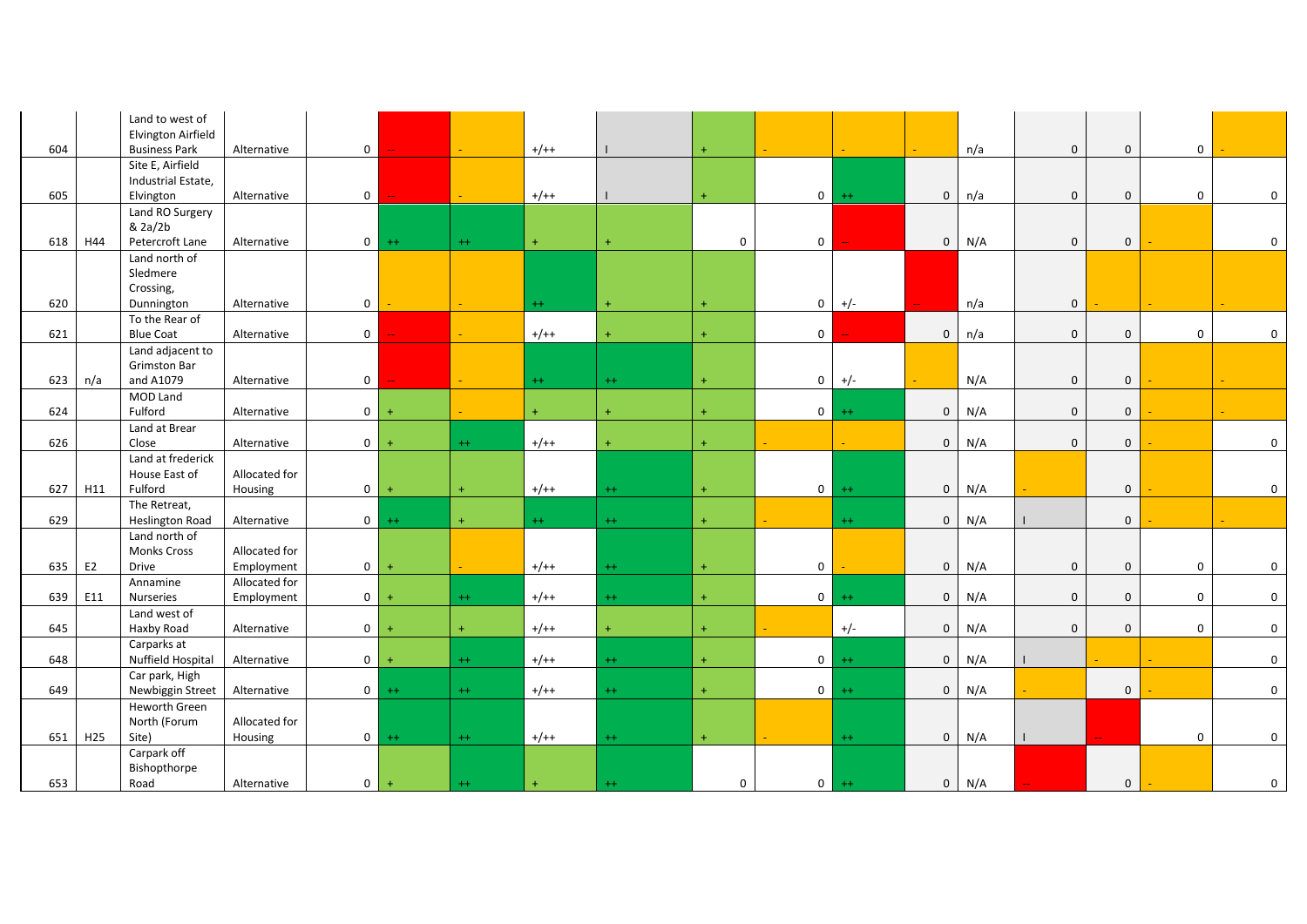|     |                | Land at Mill          | Allocated for |                |           |             |           |         |           |                |         |             |     |              |              |                  |             |
|-----|----------------|-----------------------|---------------|----------------|-----------|-------------|-----------|---------|-----------|----------------|---------|-------------|-----|--------------|--------------|------------------|-------------|
| 654 | H19            | Mount                 | Housing       | $\overline{0}$ | $^{++}$   | $+$         | $+/++$    | $^{++}$ | $\ddot{}$ | 0 <sup>1</sup> | $^{++}$ | $\mathbf 0$ | N/A |              | $\mathbf 0$  |                  | 0           |
|     |                | Peel St/ Margret      |               |                |           |             |           |         |           |                |         |             |     |              |              |                  |             |
| 657 |                | St                    | Alternative   | $\overline{0}$ | $+$       | $++$        | $+/++$    | $++$    | $+$       | 0 <sup>1</sup> | $++$    | $\mathbf 0$ | N/A |              |              |                  | 0           |
|     |                | Land at               |               |                |           |             |           |         |           |                |         |             |     |              |              |                  |             |
| 660 |                | Marygate              | Alternative   | $\overline{0}$ | $+$       | $++$        | $+/++$    | $^{++}$ | $\pm$     | $\circ$        | $^{++}$ | $\mathbf 0$ | N/A |              | $\mathbf 0$  |                  |             |
|     |                | Marygate Car          |               |                |           |             |           |         |           |                |         |             |     |              |              |                  |             |
|     |                | Park, access          |               |                |           |             |           |         |           |                |         |             |     |              |              |                  |             |
|     |                | from                  |               |                |           |             |           |         |           |                |         |             |     |              |              |                  |             |
|     |                | Hetherton's           |               |                |           |             |           |         |           |                |         |             |     |              |              |                  |             |
| 661 |                | <b>Street</b>         | Alternative   | $\overline{0}$ | $\ddot{}$ | $+$         | $+/++$    | $++$    | $\ddot{}$ |                | $^{++}$ | $\mathbf 0$ | N/A |              |              |                  | 0           |
|     |                | Site at Jame          |               |                |           |             |           |         |           |                |         |             |     |              |              |                  |             |
| 669 |                | Street                | Alternative   | $\overline{0}$ | $++$      | $\ddot{}$   | $+/++$    | $^{++}$ | $\ddot{}$ |                | $^{++}$ |             | N/A |              |              |                  | $\mathbf 0$ |
|     |                | <b>York Business</b>  | Allocated for |                |           |             |           |         |           |                |         |             |     |              |              |                  |             |
| 684 | E12            | Park                  | Employment    | $\overline{0}$ | $\ddot{}$ | $^{++}$     | $+/++$    | $++$    | $\ddot{}$ | $\mathbf 0$    |         | $\pmb{0}$   | N/A | $\mathbf 0$  |              | $\mathbf 0$      | $\mathbf 0$ |
|     |                | Land to the West      |               |                |           |             |           |         |           |                |         |             |     |              |              |                  |             |
| 688 |                | of Knapton            | Alternative   | $\overline{0}$ | $\ddot{}$ |             | $+ +$     | $^{++}$ | $\ddot{}$ | $\mathbf 0$    |         | $\mathbf 0$ | n/a | $\mathbf 0$  | $\mathbf{0}$ |                  |             |
|     |                |                       | Allocated for |                |           |             |           |         |           |                |         |             |     |              |              |                  |             |
|     |                |                       | Strategic     |                |           |             |           |         |           |                |         |             |     |              |              |                  |             |
| 692 | ST11           | New Lane              | Housing       | $\circ$        | $++$      | $+$         | $++$      | $^{++}$ | $\ddot{}$ |                |         |             | N/A | $\mathbf 0$  |              |                  |             |
|     |                | Amalgamated           |               |                |           |             |           |         |           |                |         |             |     |              |              |                  |             |
|     |                | sites adj             |               |                |           |             |           |         |           |                |         |             |     |              |              |                  |             |
| 694 |                | Designer Outlet       | Alternative   | $\mathbf 0$    |           |             | $++$      | $^{++}$ | $+$       |                |         | $\mathbf 0$ | n/a |              |              |                  |             |
|     |                | Amalgamated           |               |                |           |             |           |         |           |                |         |             |     |              |              |                  |             |
|     |                | extension sites       |               |                |           |             |           |         |           |                |         |             |     |              |              |                  |             |
|     |                | to York Designer      |               |                |           |             |           |         |           |                |         |             |     |              |              |                  |             |
| 695 |                | <b>Outlet Centre</b>  | Alternative   | $\mathbf 0$    |           |             | $++$      | $^{++}$ | $\pm$     |                | $^{++}$ | $\mathbf 0$ | n/a | $\mathbf 0$  | $\mathbf 0$  | $\mathbf 0$      | 0           |
|     |                | Amalgamated           |               |                |           |             |           |         |           |                |         |             |     |              |              |                  |             |
|     |                | sites off             | Allocated for |                |           |             |           |         |           |                |         |             |     |              |              |                  |             |
| 696 | H2             | <b>Tadcaster Road</b> | Housing       | $\overline{0}$ | $\ddot{}$ | $\ddotmark$ | $++$      | $++$    | $\ddot{}$ |                | $+/-$   | $\mathbf 0$ | N/A | $\mathbf 0$  | $\mathbf{0}$ |                  |             |
|     |                | Land at corner of     |               |                |           |             |           |         |           |                |         |             |     |              |              |                  |             |
|     |                | Common                |               |                |           |             |           |         |           |                |         |             |     |              |              |                  |             |
|     |                | Road/Hascar           |               |                |           |             |           |         |           |                |         |             |     |              |              |                  |             |
|     |                | Lane,                 |               |                |           |             |           |         |           |                |         |             |     |              |              |                  |             |
| 697 | E <sub>6</sub> | Dunnington            | Alternative   | $\circ$        | $^{++}$   | $++$        | $+/++$    |         | $\ddot{}$ |                |         |             | N/A | $\mathbf 0$  |              |                  |             |
|     |                | Amalgamated           |               |                |           |             |           |         |           |                |         |             |     |              |              |                  |             |
|     |                | SIte Monks Cross      |               |                |           |             |           |         |           |                |         |             |     |              |              |                  |             |
| 700 |                | <b>Shopping Park</b>  | Alternative   | $\overline{0}$ | $+$       |             | $+/++$    | $++$    | $\ddot{}$ | 0 <sup>1</sup> | $^{++}$ | $\mathbf 0$ | N/A | $\mathbf{0}$ | $\mathbf{0}$ | $\boldsymbol{0}$ | $\mathbf 0$ |
|     |                | Chessingham           |               |                |           |             |           |         |           |                |         |             |     |              |              |                  |             |
|     |                | Park remaining        | Alloctaed for |                |           |             |           |         |           |                |         |             |     |              |              |                  |             |
| 706 | E10            | land                  | Employment    | $\circ$        | $^{++}$   | $++$        | $\ddot{}$ |         | 0         | $\mathbf 0$    |         | $\mathbf 0$ | N/A | $\mathbf 0$  | $\mathbf{0}$ | $\mathbf 0$      | 0           |
|     |                |                       | Allocated for |                |           |             |           |         |           |                |         |             |     |              |              |                  |             |
|     |                | North of Monks        | Strategic     |                |           |             |           |         |           |                |         |             |     |              |              |                  |             |
|     | 724 ST18       | Cross                 | Employment    | $\circ$        | $^{++}$   |             | $++$      | $^{++}$ | $\ddot{}$ | $\mathsf 0$    | $+/-$   | $\mathbf 0$ | N/A | $\pmb{0}$    | $\mathbf 0$  |                  |             |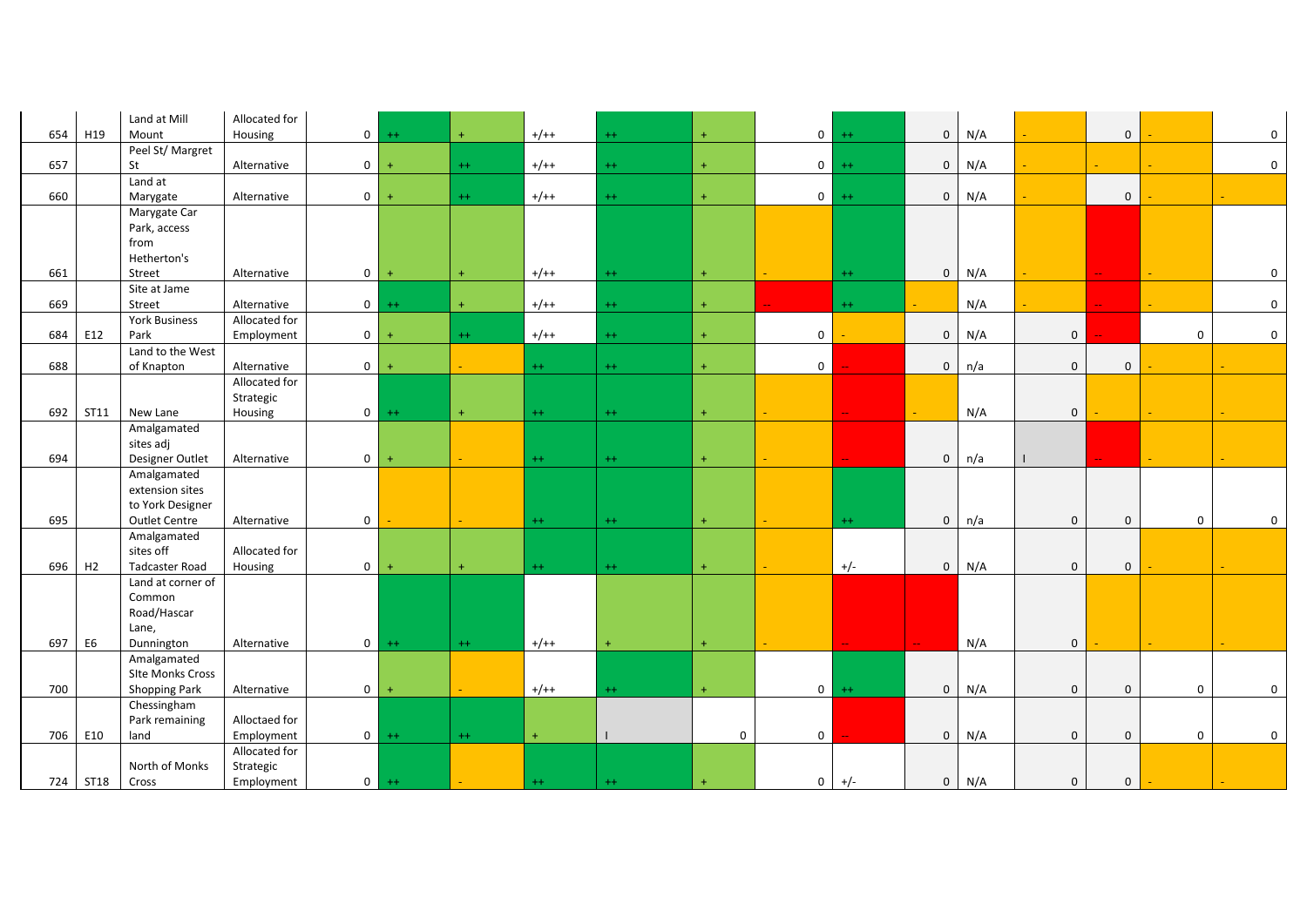| 726 |          | Wheatlands                                                      | Alternative                              | $\mathbf 0$    | $\ddot{}$ |                 | $^{++}$ | $++$    | $\ddot{}$ |                |         | $\perp$ .    | n/a | $\mathbf 0$    | $\overline{0}$ |                     |                  |
|-----|----------|-----------------------------------------------------------------|------------------------------------------|----------------|-----------|-----------------|---------|---------|-----------|----------------|---------|--------------|-----|----------------|----------------|---------------------|------------------|
|     |          | Poppleton                                                       | Allocated for                            |                |           |                 |         |         |           |                |         |              |     |                |                |                     |                  |
| 742 | E16      | Garden Centre                                                   | Employment                               | $\mathbf 0$    |           | ÷.              | $^{++}$ | $^{++}$ | $\ddot{}$ |                | $+/-$   | $\mathbf 0$  | N/A | $\mathbf 0$    | $\mathsf 0$    | $\mathsf{O}\xspace$ | $\mathbf 0$      |
| 744 | n/a      | <b>Bull Balks,</b><br>Dunnington                                | Alternative                              | $\overline{0}$ | $^{++}$   | $++$            | $+/++$  |         | $\ddot{}$ | $\overline{0}$ |         | $\mathsf 0$  | N/A | $\mathbf 0$    | $\mathbf{0}$   |                     |                  |
| 786 |          | London Bridge<br>Site 1B                                        | Alternative                              | $\mathbf 0$    | $+$       |                 | $^{++}$ | $^{++}$ | $\pm$     |                |         | $\mathbf 0$  | n/a | $\mathbf 0$    |                |                     |                  |
| 793 |          | Land to the<br>South of<br>Northminster<br><b>Business Park</b> | Alternative                              | $\mathbf 0$    |           | a.              | $^{++}$ | $++$    | $\ddot{}$ | $\overline{0}$ |         | $\mathbf{u}$ | n/a | $\mathbf 0$    | $\overline{0}$ |                     |                  |
| 795 |          | Greenacres                                                      | Alternative                              | $\mathbf 0$    |           | $\Delta \omega$ | $+/++$  |         | $\ddot{}$ | $\overline{0}$ |         | $\mathbf 0$  | n/a | $\mathbf 0$    | $\mathbf 0$    |                     |                  |
| 798 |          | Land to the East<br>of Designer<br>Outlet                       | Alternative                              | $\mathbf 0$    |           | ÷.              | $+/++$  | $^{++}$ | $\pm$     |                |         | $\mathsf 0$  | n/a | $\perp$        | $\overline{0}$ |                     |                  |
| 799 | ST21     | York Designer<br>Outlet                                         | Allocated for<br>Leisure                 | $\mathbf{0}$   | $+$       |                 | $\cdot$ | $++$    | $\pm$     |                | $^{++}$ | $\mathsf 0$  | n/a | $\mathbf 0$    |                | $\mathbf 0$         | $\boldsymbol{0}$ |
|     | 800 ST25 | Land South of<br>Designer Outlet<br>(formerly SF4)              | Allocated for<br>Strategic<br>Employment | $0$ +          |           |                 | $^{++}$ | $^{++}$ |           |                |         | $\mathbf 0$  | N/A | $\overline{0}$ | н.             | $\sim$              |                  |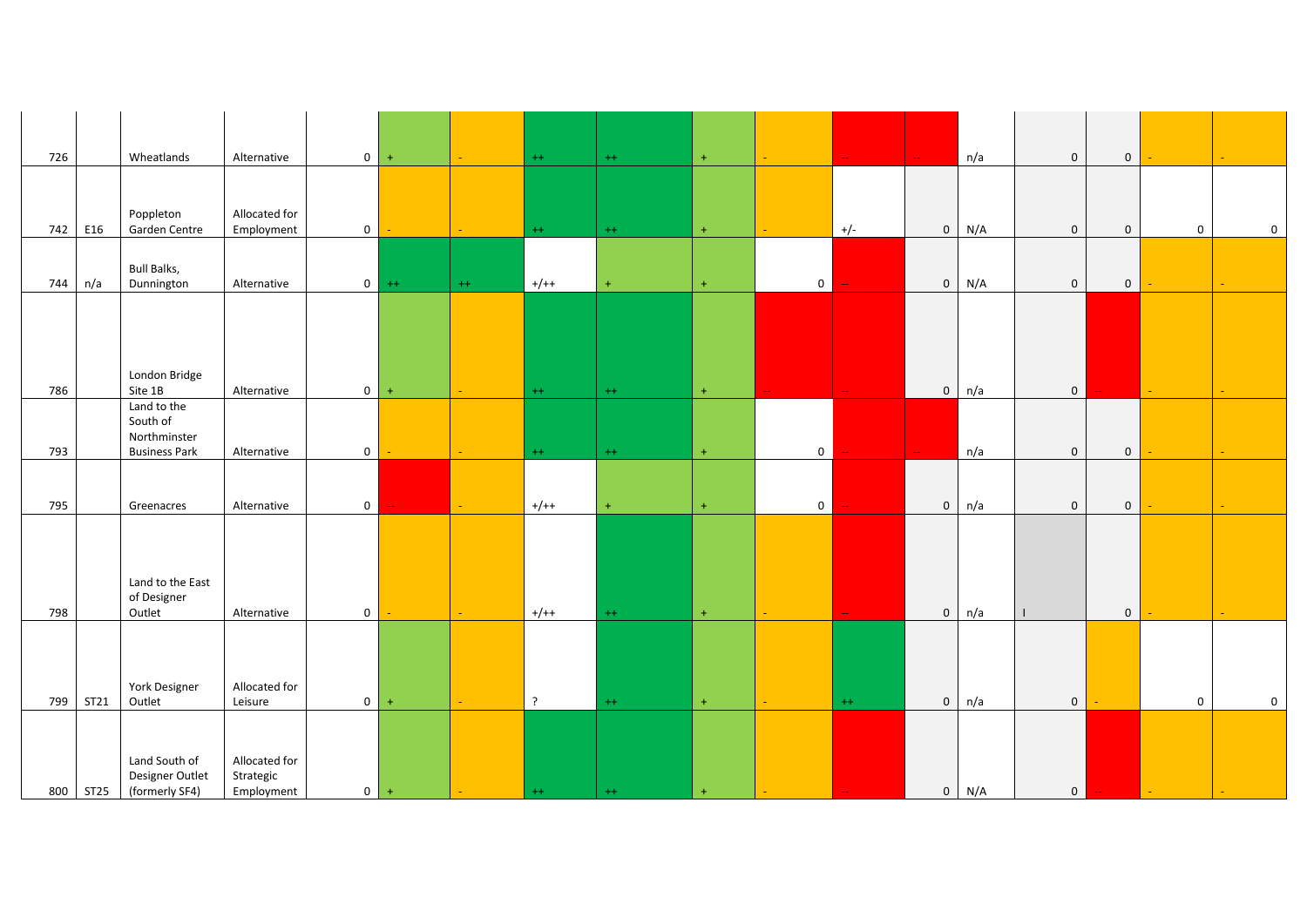| 801 |      | <b>Clifton Gate</b><br><b>Buiness Park</b><br><b>Built Footprint</b> | Alternative                             | $\Omega$ |  | $+/++$ |  | $0 + +$ | $-$   | n/a | 0              | 0 |               |  |
|-----|------|----------------------------------------------------------------------|-----------------------------------------|----------|--|--------|--|---------|-------|-----|----------------|---|---------------|--|
| 816 | ST27 | <b>Heslington East</b><br>University<br>Campus and<br>Extension      | Allocated as<br>Strategic<br>Employment | $\Omega$ |  |        |  | $\sim$  | $- -$ | n/a | $\overline{0}$ |   | $\frac{1}{2}$ |  |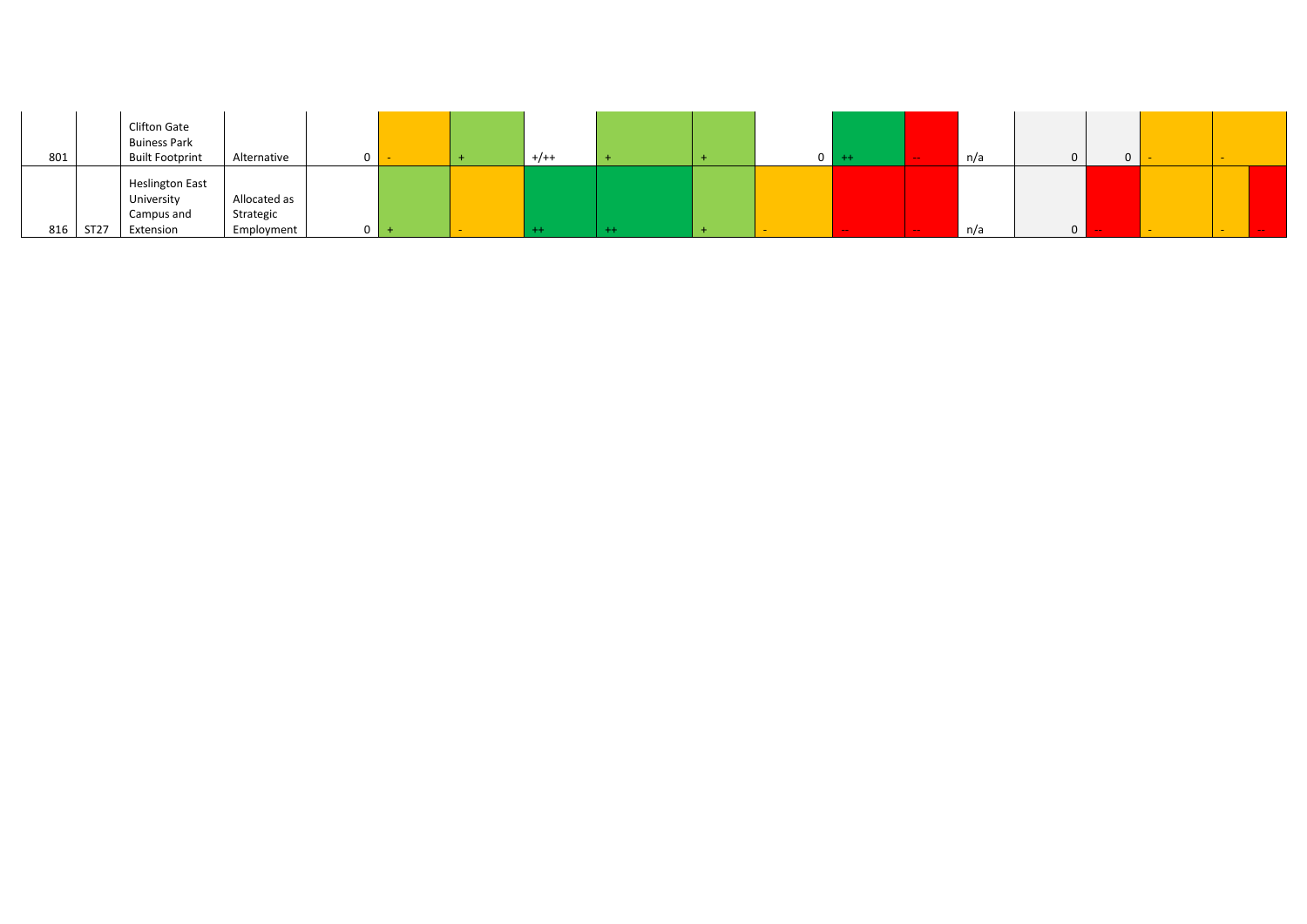H3: Mixed Use Sites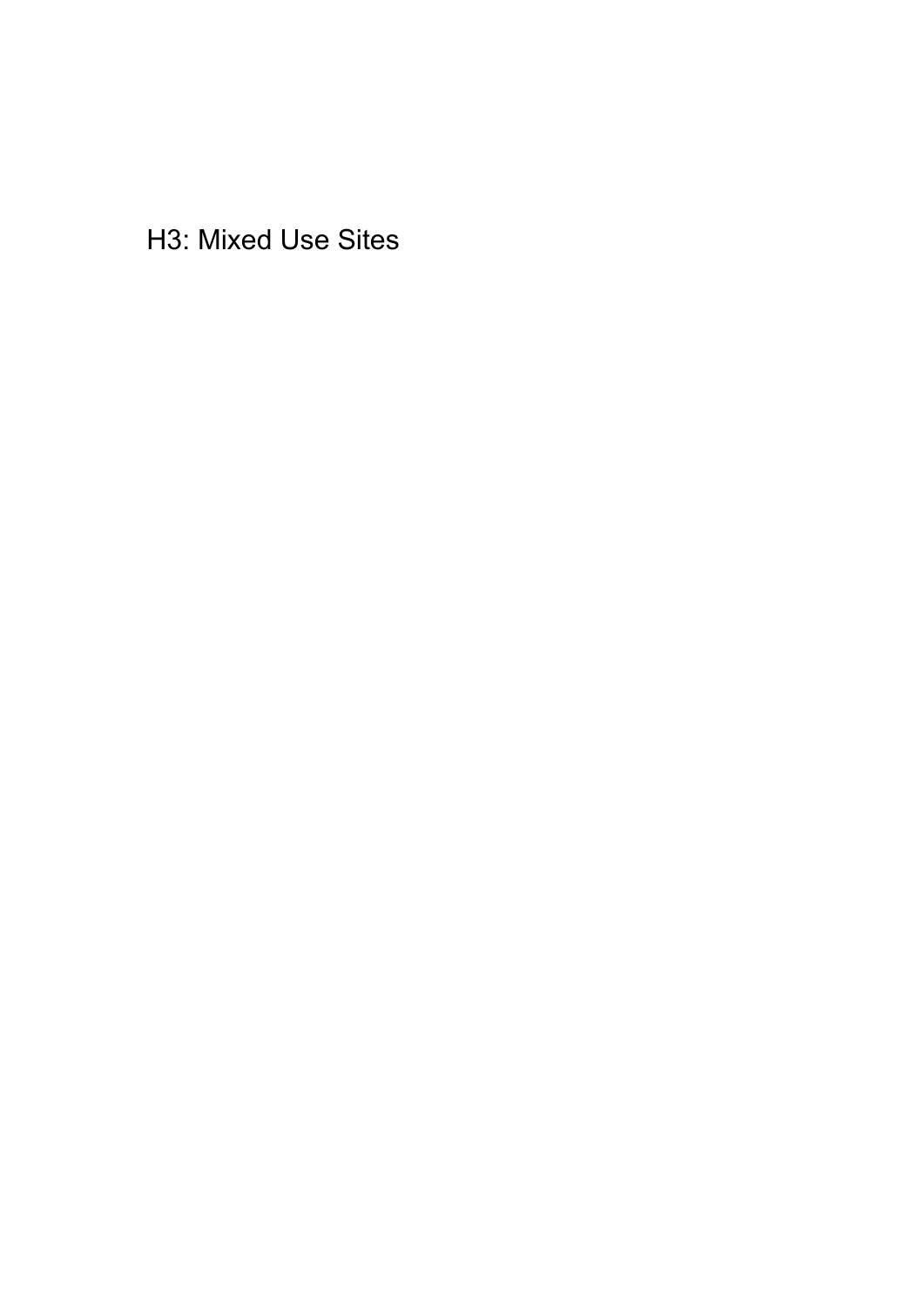| Call<br>for<br><b>Sites</b><br>Ref | Local<br>Plan<br>Ref | <b>SITE</b><br><b>NAME</b> | Status at<br>Submission<br>Stage | Housing | Health<br>and<br>Well-<br><b>Being</b> | Education | Jobs and<br>Economy | <b>Equality/Travel</b> | Climate<br>Change | <b>Biodiversity</b>      | Land<br>Quality | Water         | Waste | Air<br>Quality | Flood<br><b>Risk</b> | Cultural<br>Heritage | <b>Natural</b><br>and Built<br>Landscape |
|------------------------------------|----------------------|----------------------------|----------------------------------|---------|----------------------------------------|-----------|---------------------|------------------------|-------------------|--------------------------|-----------------|---------------|-------|----------------|----------------------|----------------------|------------------------------------------|
| 456                                | MU1                  | Hungate                    | Allocated<br>for Mixed<br>Use    | $++$    | $++$                                   | $+$       | $++$                | $++$                   | $+$               | $\overline{\phantom{0}}$ | $++$            | $\sim$ $\sim$ | N/A   |                | $\sim$ $\sim$        | $\sim$               | $\overline{ }$                           |
| 470                                | MU2                  | Terrys                     | Allocated<br>for Mixed<br>Use    | $++$    | $++$                                   | $+$       | N/A                 | $++$                   | $+$               |                          | $++$            | $\sim$ $\sim$ | N/A   | $\Omega$       | 0                    |                      |                                          |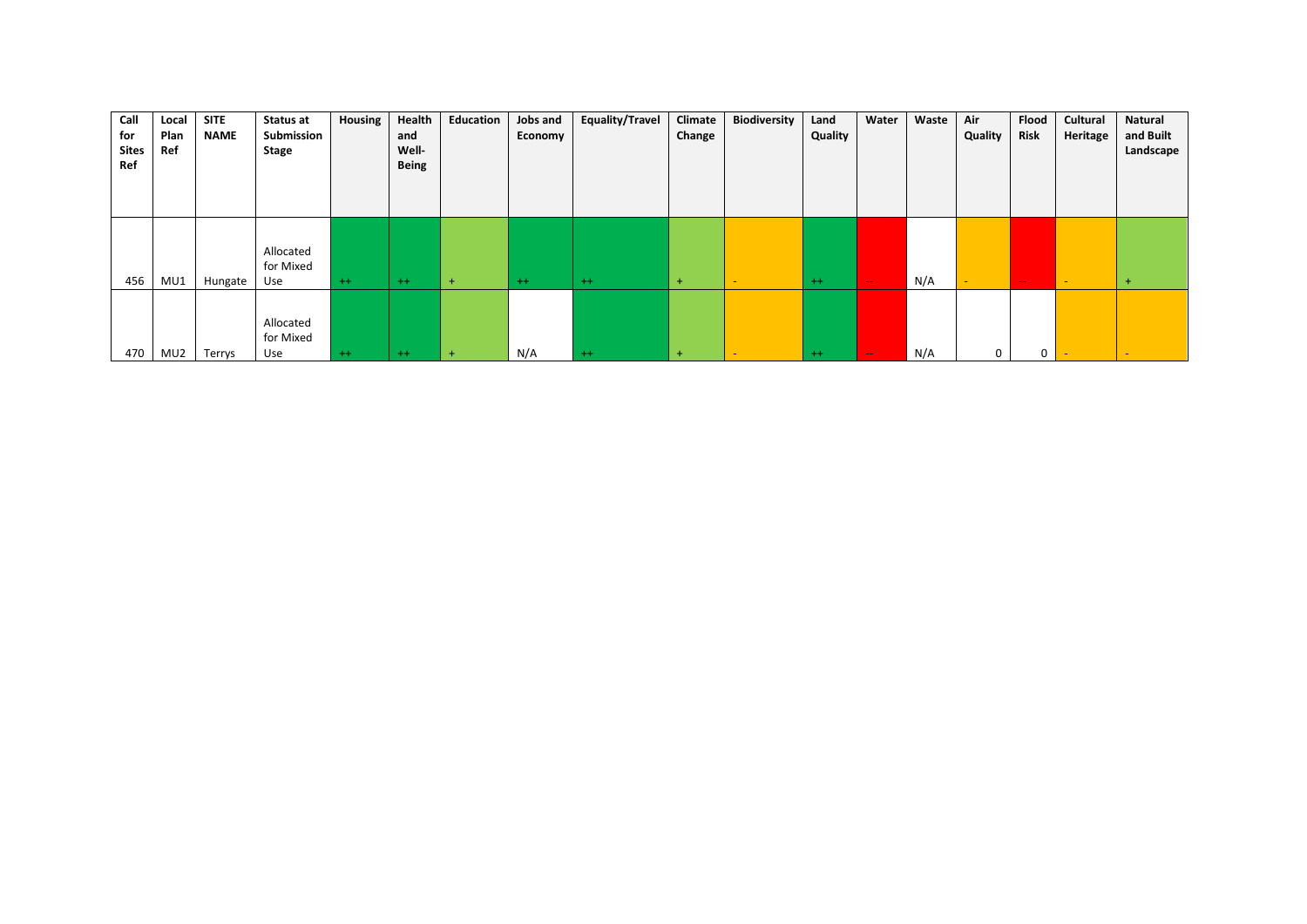H4: Gypsy, Traveller & Showpeople Sites